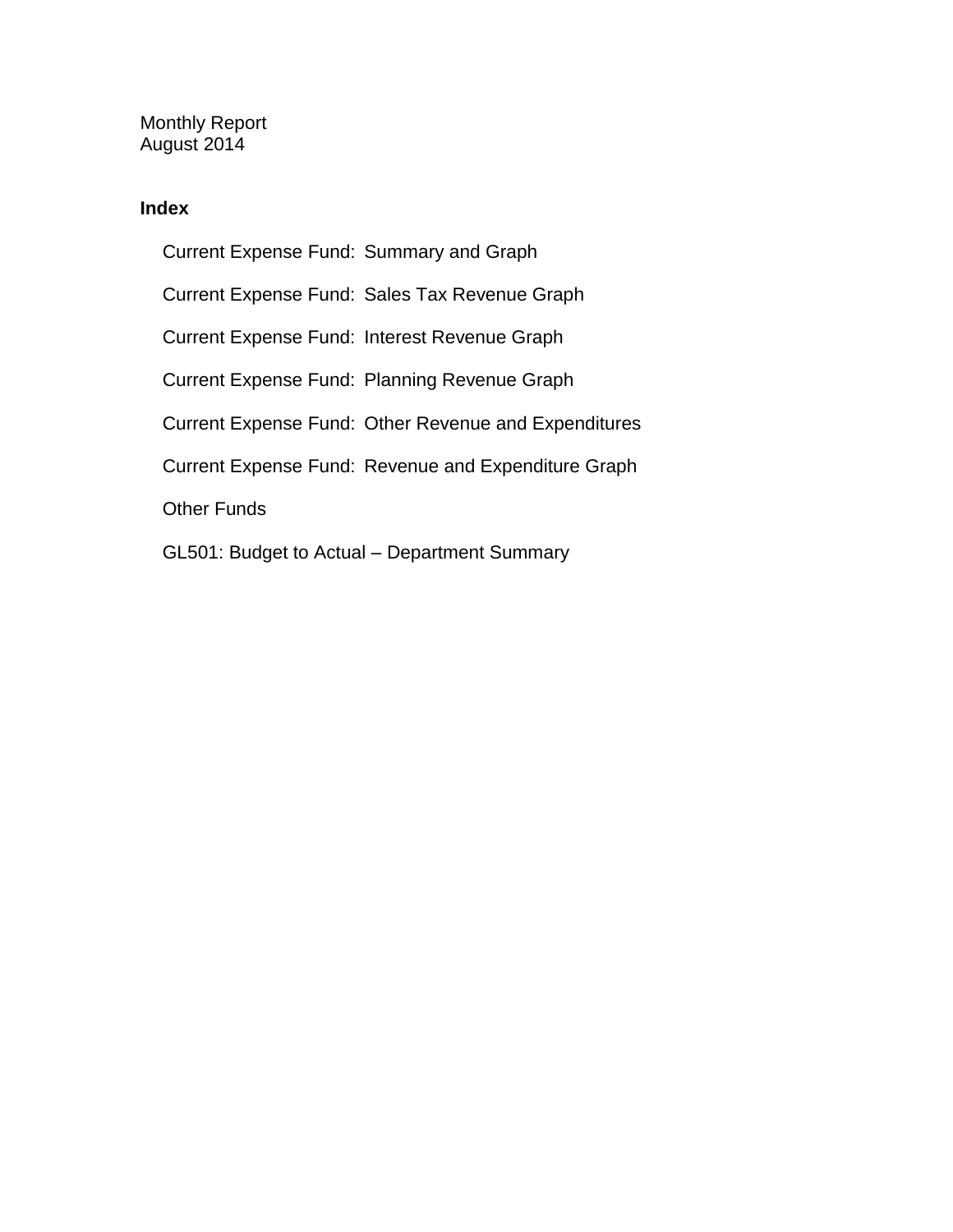#### Island County **Monthly Report / August 2014**

### **CURRENT EXPENSE FUND Thousands (000's)**

|                               |                          | <b>Current Year</b>  |                                          |                       |                   | 2013                 |                                          |                       |                          | 2012                 |                                         |                       |
|-------------------------------|--------------------------|----------------------|------------------------------------------|-----------------------|-------------------|----------------------|------------------------------------------|-----------------------|--------------------------|----------------------|-----------------------------------------|-----------------------|
|                               | Current<br>Actual        | <b>YTD</b><br>Actual | <b>Budget</b><br>Net of Beg.<br>Fund Bal | % VS<br><b>Budget</b> | Current<br>Actual | <b>YTD</b><br>Actual | <b>Budget</b><br>Net of Beg.<br>Fund Bal | % VS<br><b>Budget</b> | Current<br>Actual        | <b>YTD</b><br>Actual | <b>Budget</b><br>Net of Beg<br>Fund Bal | % VS<br><b>Budget</b> |
| Revenue                       |                          |                      |                                          |                       |                   |                      |                                          |                       |                          |                      |                                         |                       |
| <b>Property Tax</b>           | 37                       | 4,121                | 7,482                                    | 55%                   | 48                | 4,145                | 7,291                                    | 57%                   | 34                       | 3,983                | 7,182                                   | 55%                   |
| Sales Tax                     | 446                      | 3.096                | 4,484                                    | 69%                   | 402               | 2,810                | 4,052                                    | 69%                   | 368                      | 2,641                | 3.850                                   | 69%                   |
| <b>Planning and Community</b> | 229                      | 1.206                | 1,456                                    | 83%                   | 125               | 981                  | 1,363                                    | 72%                   | 131                      | 852                  | 1,556                                   | 55%                   |
| Interest - Investment         | 17                       | 373                  | 552                                      | 68%                   | 33                | 369                  | 302                                      | 122%                  | 47                       | 276                  | 255                                     | 108%                  |
| Other                         | 416                      | 3,872                | 6,398                                    | 61%                   | 288               | 4,321                | 5,427                                    | 80%                   | 333                      | 4,130                | 5,497                                   | 75%                   |
| Subtotal                      | 1,145                    | 12,668               | 20,372                                   | 62%                   | 896               | 12,626               | 18,435                                   | 68%                   | 913                      | 11,882               | 18,340                                  | 65%                   |
| Intergovernmental (Grants)    | 70                       | 550                  | 945                                      | 58%                   | 200               | 611                  | 981                                      | 62%                   | 81                       | 524                  | 1,156                                   | 45%                   |
| Total                         | 1,215                    | 13,218               | 21,317                                   | 62%                   | 1,096             | 13,237               | 19,416                                   | 68%                   | 994                      | 12.406               | 19,496                                  | 64%                   |
| Interfund Transfers-In        | 5                        | 2,703                | 2,709                                    | 100%                  |                   | 2,357                | 2,367                                    | 100%                  | $\overline{\phantom{0}}$ | 2,201                | 2,225                                   | 99%                   |
| Use of Beg Fund Balance       | -                        |                      | 1,209                                    | 0%                    |                   | $\blacksquare$       | 1,219                                    | 0%                    | $\overline{\phantom{0}}$ |                      | 130                                     | 0%                    |
| <b>Total Revenue</b>          | 1,220                    | 15,921               | 25,235                                   | 63%                   | 1,096             | 15,594               | 23,002                                   | 68%                   | 994                      | 14,607               | 21,851                                  | 67%                   |
| Expenditures                  | 1.723                    | 14,122               | 23,468                                   | 60%                   | 1,870             | 13,474               | 21,823                                   | 62%                   | 1,717                    | 12,931               | 20.440                                  | 63%                   |
| Interfund Transfers-Out       | $\overline{\phantom{a}}$ | 1,767                | 1,767                                    | 100%                  |                   | 1,130                | 1,179                                    | 96%                   | $\overline{a}$           | 1,052                | 1,411                                   | 75%                   |
| <b>Total Expenditures</b>     | 1.723                    | 15.889               | 25,235                                   | 63%                   | 1.870             | 14,604               | 23,002                                   | 63%                   | 1.717                    | 13.983               | 21,851                                  | 64%                   |
| <b>Net Current Expense</b>    | (503)                    | 32                   | $\mathbf 0$                              |                       | (774)             | 990                  | $\mathbf 0$                              |                       | (723)                    | 624                  | $\mathbf 0$                             |                       |

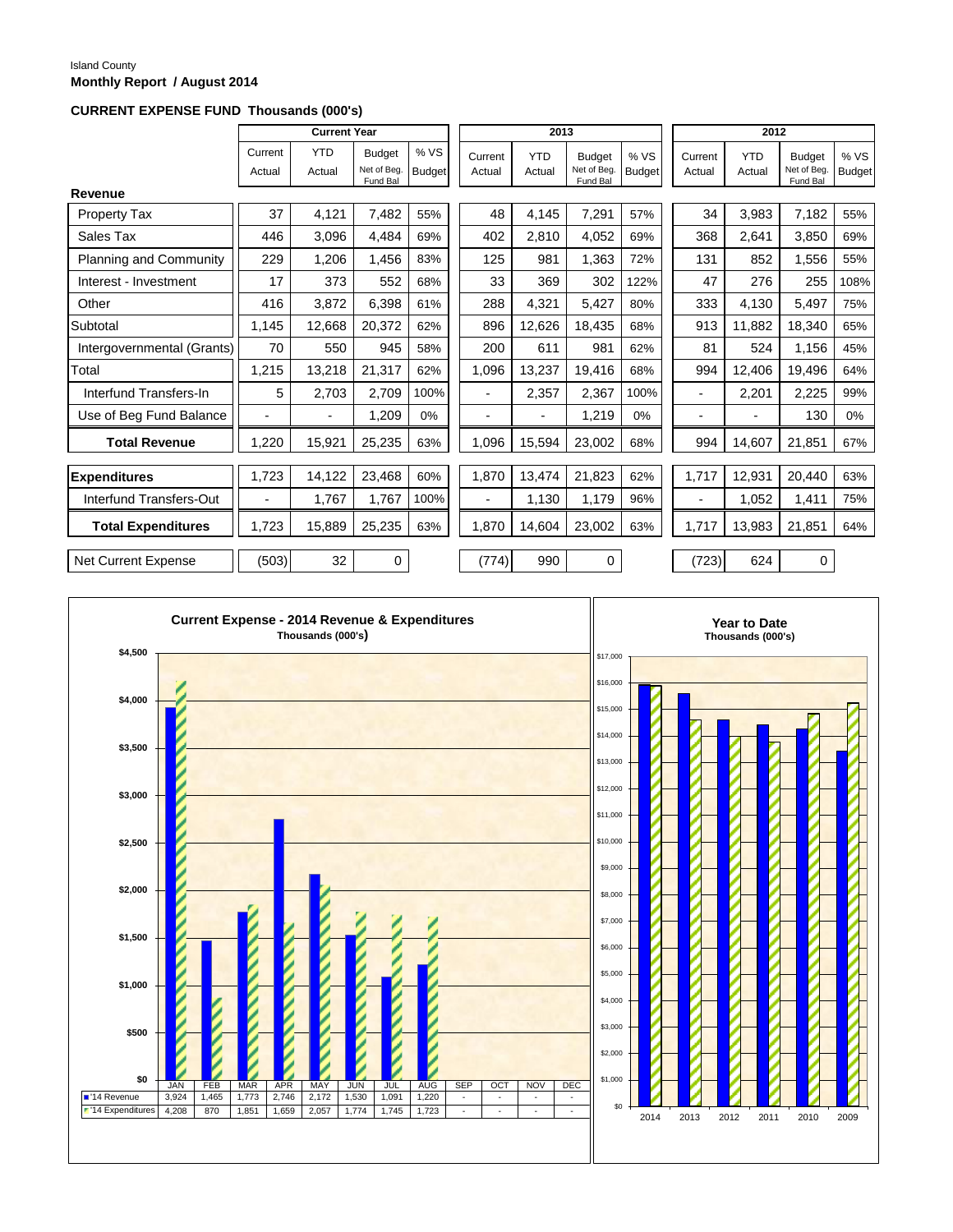## **2014 Sales Tax Revenue - Current Expense Fund**

#### **Year to Date**

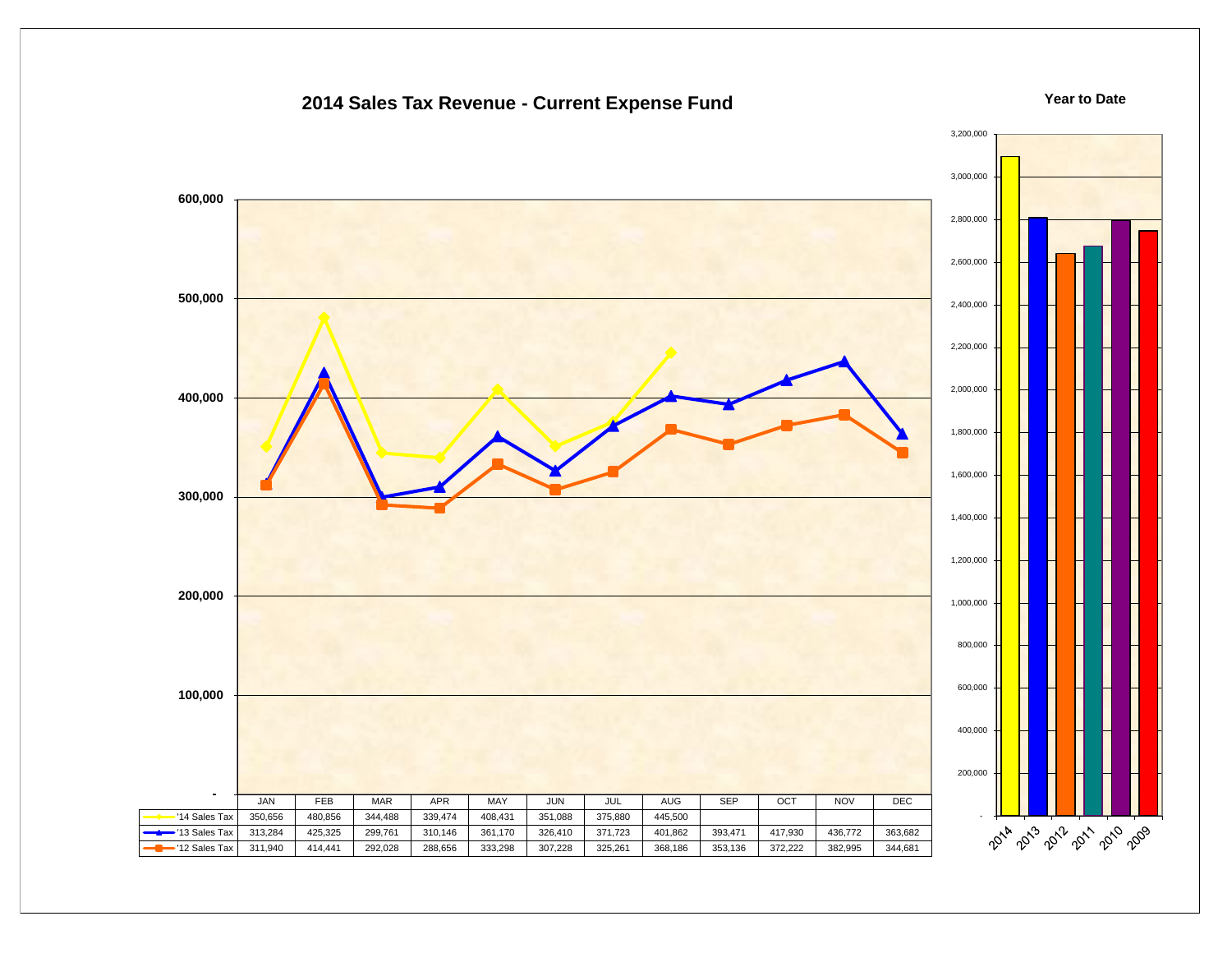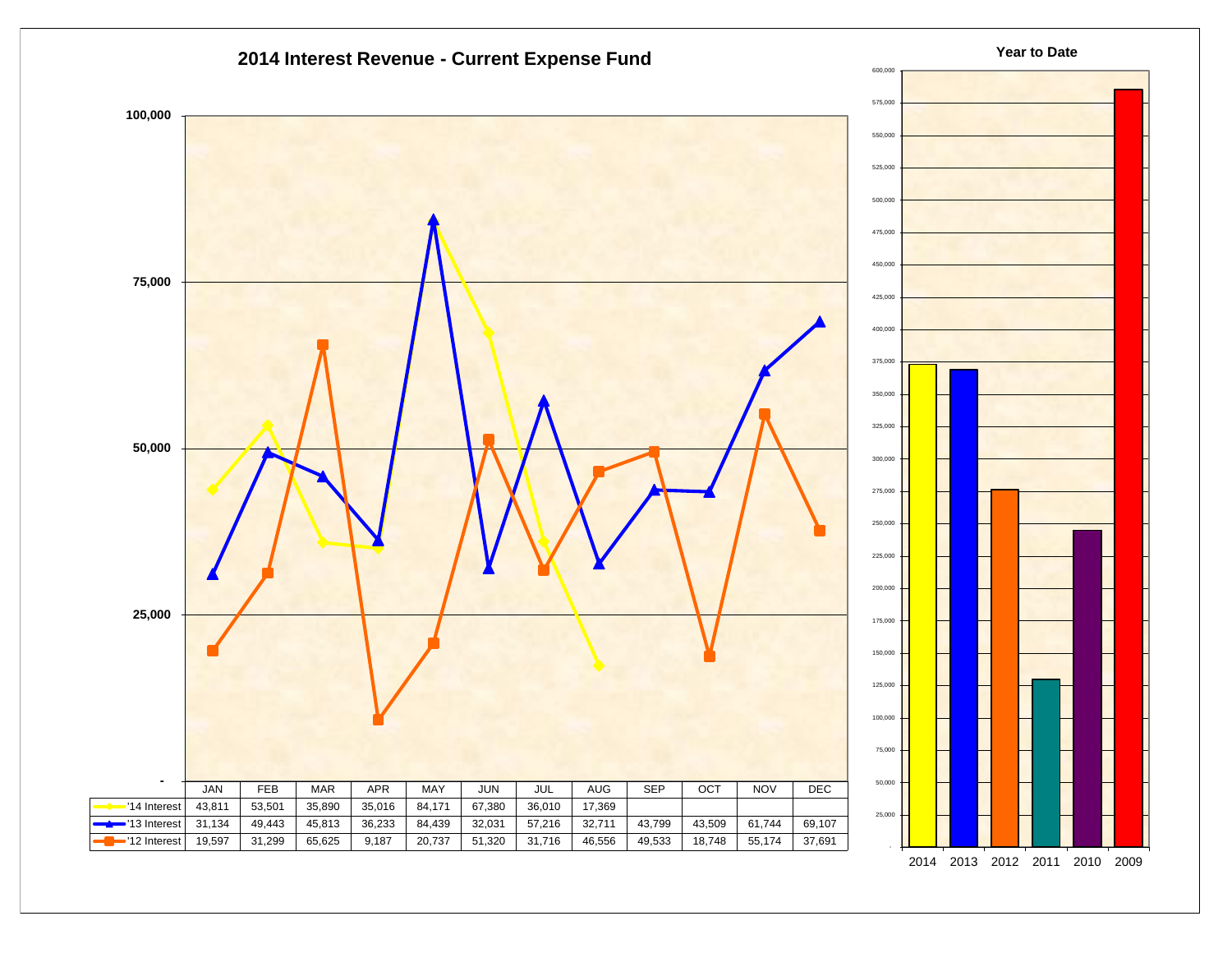



**Year to Date**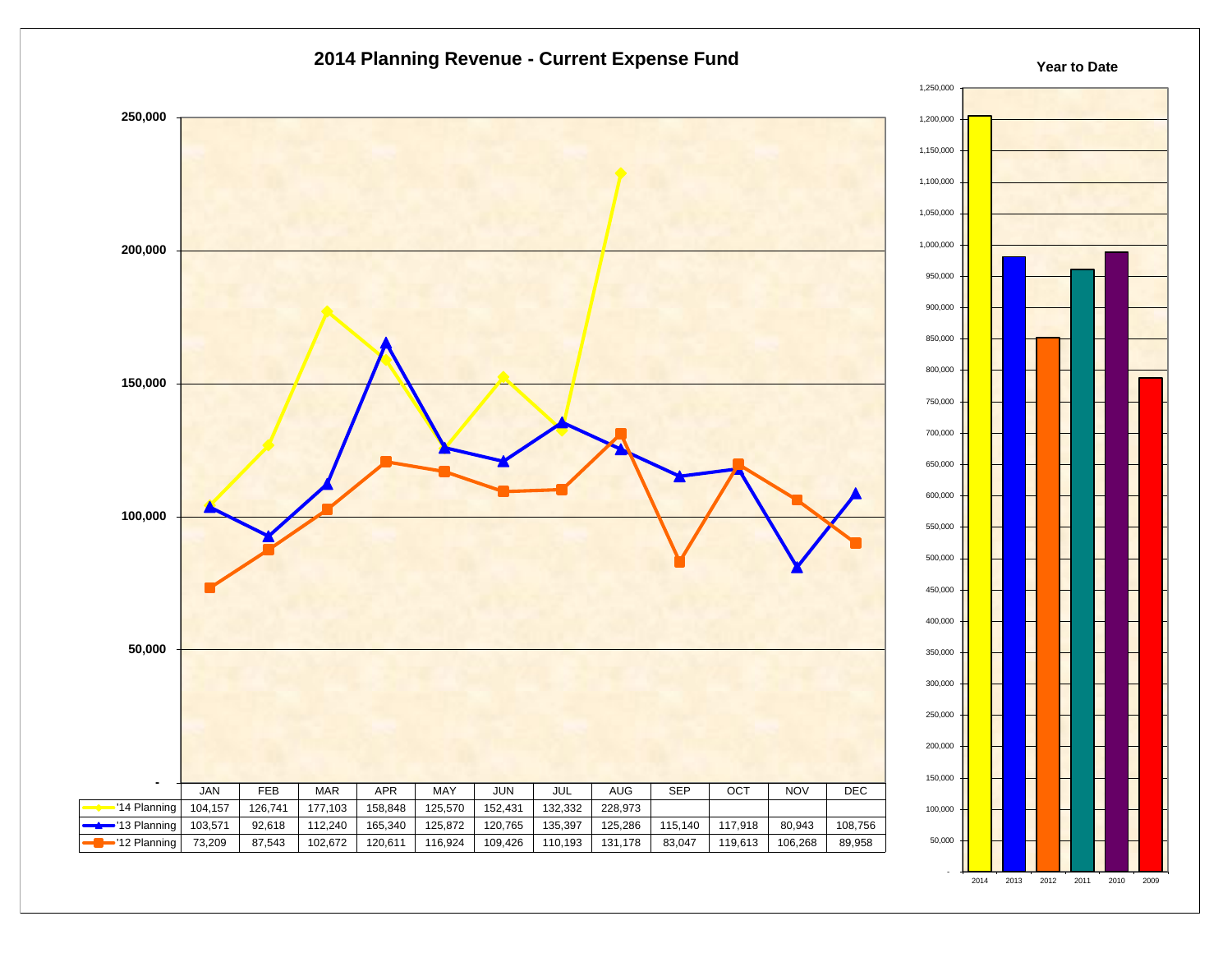## August 2014 **CURRENT EXPENSE FUND**

By Department

## **Other Revenue**

| <b>Year to Date</b>               | <b>ACTUAL</b> | <b>BUDGET</b> | Year to Date % |
|-----------------------------------|---------------|---------------|----------------|
| Auditor                           | 379,721       | 614,600       | 61.8%          |
| <b>Clerk</b>                      | 256,531       | 376,600       | 68.1%          |
| <b>District Court</b>             | 649,903       | 982,900       | 66.1%          |
| <b>Sheriff</b>                    | 400,756       | 542,862       | 73.8%          |
| <b>Sales Tax Criminal Justice</b> | 281,873       | 574,000       | 49.1%          |
| Cable Tax                         | 0             | 530,000       | 0.0%           |
| <b>Prop Tax Penalty</b>           | 286,229       | 435,000       | 65.8%          |
| Prop Tax Interest                 | 483,689       | 650,000       | 74.4%          |
| State Sh Rev PUD                  | 133,847       | 132,000       | 101.4%         |
| <b>County Assistance</b>          | 195,782       | 376,000       | 52.1%          |
| <b>Criminal Justice</b>           | 233,229       | 438,000       | 53.2%          |
| Liquor Tax                        | 119,351       | 240,000       | 49.7%          |
| Other                             | 450,664       | 506,476       | 89.0%          |
| <b>Total Other Revenue</b>        | 3,871,575     | 6,398,438     | 60.51%         |

## **Expenditures**

| <b>Year to Date</b>         | <b>ACTUAL</b> | <b>BUDGET</b> | Year to Date % |
|-----------------------------|---------------|---------------|----------------|
| Assessor                    | 675,289       | 1,145,016     | 59.0%          |
| Auditor                     | 564,139       | 915,376       | 61.6%          |
| <b>Budget</b>               | 43,648        | 67,238        | 64.9%          |
| <b>Central Services</b>     | 676,686       | 1,460,925     | 46.3%          |
| <b>Clerk</b>                | 276,381       | 505,290       | 54.7%          |
| Commissioners               | 373,449       | 627,522       | 59.5%          |
| Coroner                     | 172,643       | 247,920       | 69.6%          |
| <b>District Court</b>       | 714,174       | 1,137,717     | 62.8%          |
| <b>Emergency Management</b> | 161,976       | 211,342       | 76.6%          |
| <b>Facilities</b>           | 670,744       | 1,099,612     | 61.0%          |
| <b>GSA</b>                  | 741,772       | 1,163,530     | 63.8%          |
| <b>Human Resources</b>      | 167,756       | 346,841       | 48.4%          |
| <b>Human Services</b>       | 116,307       | 177,435       | 65.5%          |
| Miscellaneous               | 240,246       | 283,142       | 84.9%          |
| Parks                       | 172,773       | 290,719       | 59.4%          |
| Planning                    | 1,145,960     | 1,800,667     | 63.6%          |
| Prosecutor                  | 929,667       | 1,522,774     | 61.1%          |
| <b>Sheriff</b>              | 4,806,870     | 7,732,030     | 62.2%          |
| <b>Superior Court</b>       | 696,232       | 1,151,786     | 60.4%          |
| <b>Treasurer</b>            | 409,613       | 603,974       | 67.8%          |
| Non Departmental            | 365,499       | 976,941       | 37.4%          |
| <b>Total Expenditures</b>   | 14,121,824    | 23,467,797    | 60.18%         |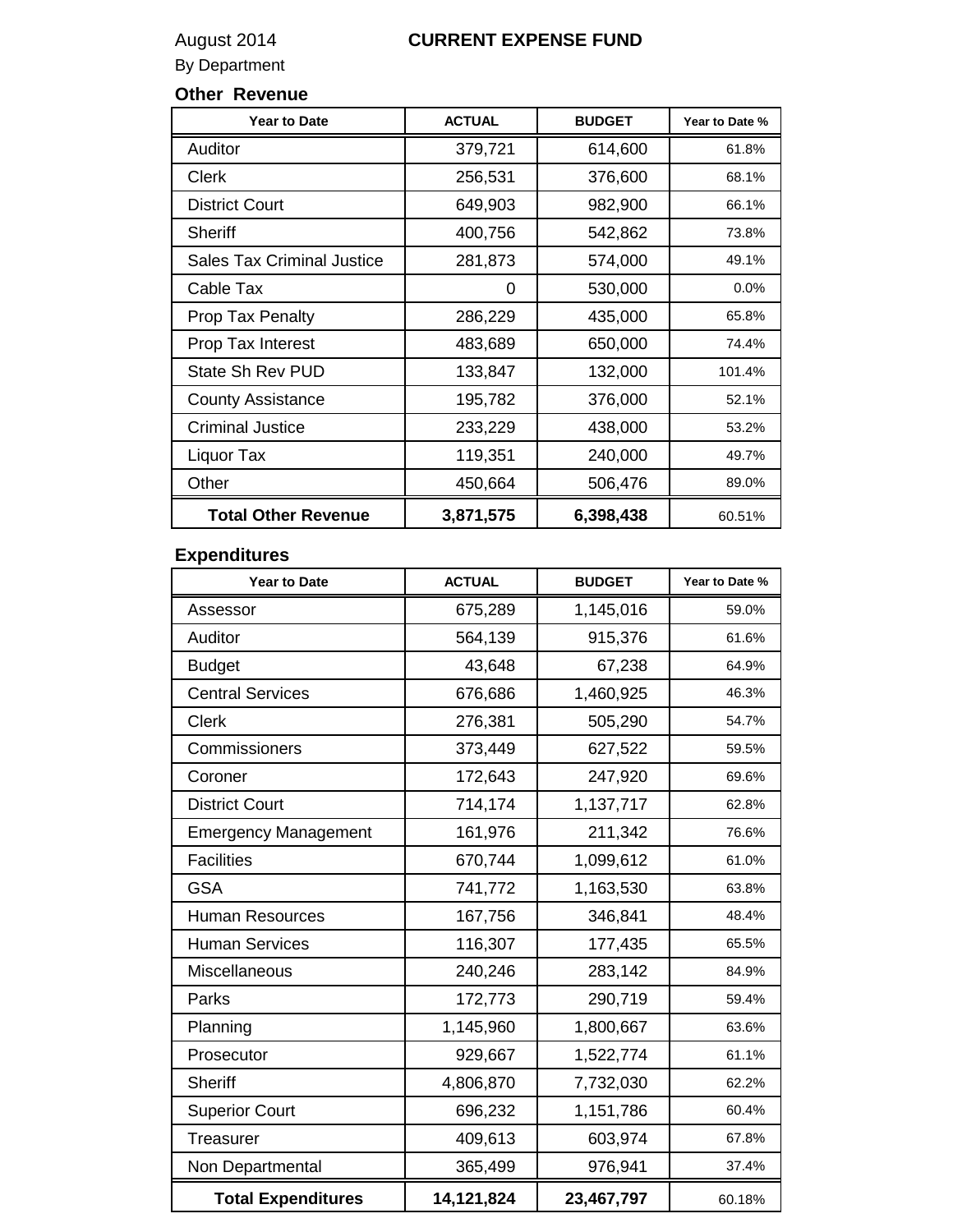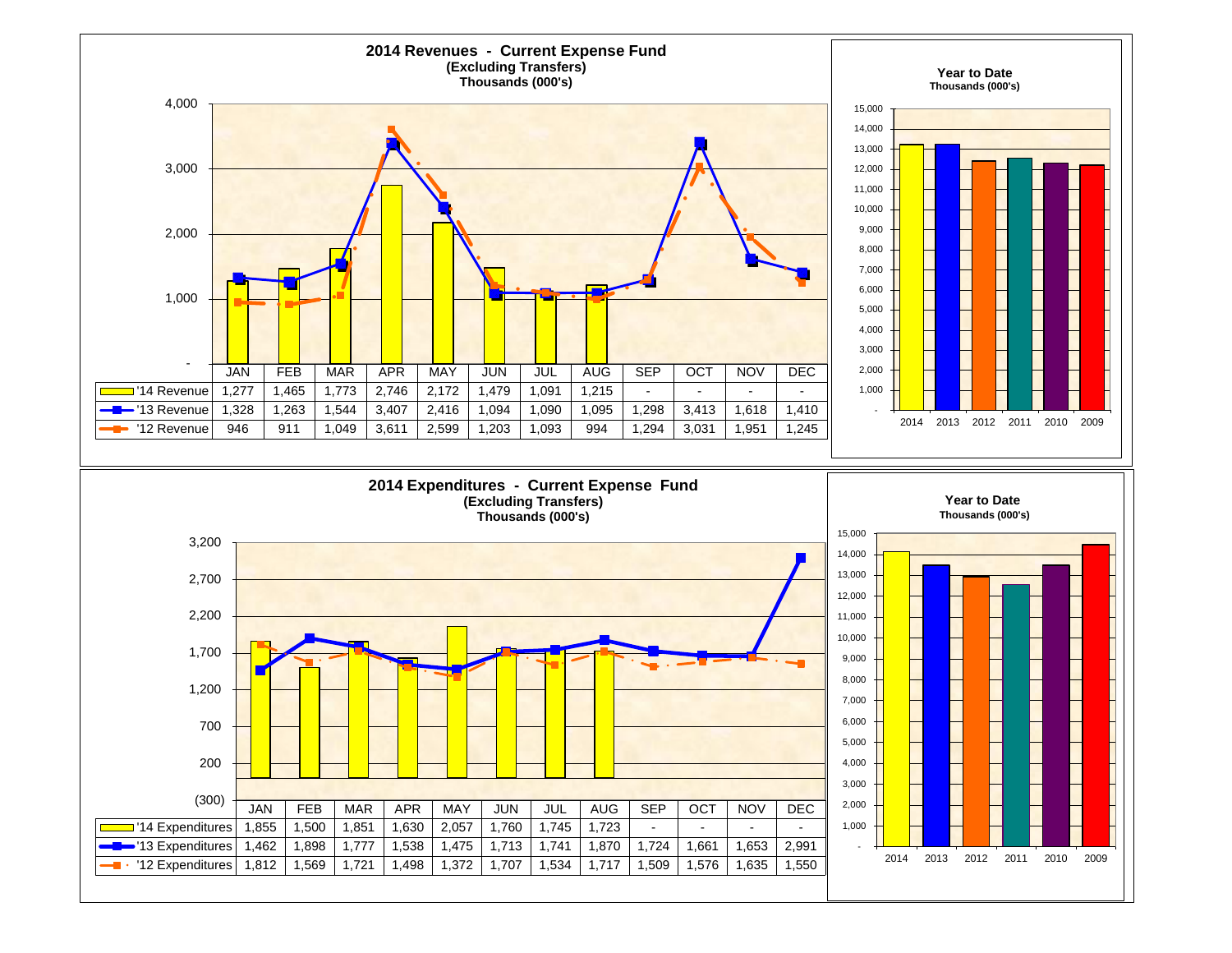### August 2014 **OTHER FUNDS**

#### **Revenue**

| <b>Year to Date</b>         | <b>Actual Transfers</b> | <b>Actual Revenue</b><br>(Excludes Transfers) | <b>Budget</b><br>(Excludes Transfers) | <b>Year to Date</b><br>% |
|-----------------------------|-------------------------|-----------------------------------------------|---------------------------------------|--------------------------|
| <b>Clean Water Utility</b>  | 0                       | 860,977                                       | 1,818,000                             | 47.4%                    |
| <b>Conservation Futures</b> | 0                       | 446,419                                       | 788,486                               | 56.6%                    |
| <b>Health Funds</b>         | 685,657                 | 1,856,965                                     | 2,966,232                             | 62.6%                    |
| Human Services Funds        | 296,802                 | 1,644,678                                     | 3,727,952                             | 44.1%                    |
| Juvenile Detention Facility | 371,000                 | 397,202                                       | 821,654                               | 48.3%                    |
| <b>Public Works Funds</b>   | 1,279,079               | 13,432,413                                    | 21,688,543                            | 61.9%                    |
| <b>REET 1 &amp; 2</b>       | 0                       | 1,397,372                                     | 2,436,830                             | 57.3%                    |
| Solid Waste                 | 0                       | 4,165,188                                     | 5,677,483                             | 73.4%                    |
| <b>Extension Services</b>   | 122,020                 | 112,338                                       | 241,599                               | 46.5%                    |
| <b>Insurance Reserve</b>    | 0                       | 710,675                                       | 852,509                               | 83.4%                    |
| Motor Pool                  | 465,000                 | 7,700                                         | 0                                     |                          |
| Miscellaneous               | 279,191                 | 1,473,365                                     | 2,828,974                             | 52.1%                    |

#### **Expenditures**

| <b>Year to Date</b>         | <b>Actual Transfers</b> | <b>Actual Expenditures</b><br>(Excludes Transfers) | <b>Budget</b><br>(Excludes Transfers) | <b>Year to Date</b><br>% |
|-----------------------------|-------------------------|----------------------------------------------------|---------------------------------------|--------------------------|
| <b>Clean Water Utility</b>  | 230,000                 | 501,580                                            | 1,818,000                             | 27.6%                    |
| <b>Conservation Futures</b> | 0                       | 47,780                                             | 788,486                               | 6.1%                     |
| <b>Health Funds</b>         | 144,367                 | 2,034,301                                          | 3,507,522                             | 58.0%                    |
| Human Services Funds        | 318,692                 | 2,062,576                                          | 3,706,062                             | 55.7%                    |
| Juvenile Detention Facility | 59,000                  | 675,187                                            | 1,133,654                             | 59.6%                    |
| <b>Public Works Funds</b>   | 2,717,648               | 10,910,349                                         | 20,254,805                            | 53.9%                    |
| <b>REET 1 &amp; 2</b>       | 561,855                 | 225,322                                            | 1,865,426                             | 12.1%                    |
| Solid Waste                 | 364,383                 | 3,421,982                                          | 5,313,100                             | 64.4%                    |
| <b>Extension Services</b>   | 0                       | 212,918                                            | 363,619                               | 58.6%                    |
| Insurance Reserve           | 17,500                  | 100,593                                            | 835,009                               | 12.0%                    |
| Motor Pool                  | 0                       | 340,798                                            | 465,000                               | 73.3%                    |
| Miscellaneous               | 21,100                  | 1.440.307                                          | 3,085,565                             | 46.7%                    |

#### **Grouped Funds**

Health Funds [Public Health Pooling, Natural Resources, Water Quality (104,165,149)]

Human Services Funds [Housing, Homeless Housing, Veterans, Mental Health, Developmental Disabilities, Alcohol Abuse, Therapeutic Sales Tax, Admin (105,106,107,113,114,123,126,129)

Public Works Funds [Road, Paths & Trails, Admin, Storm & Surface Water, Capital Drainage, Equipment Rental & Revolving (101,137,139,144,321,501,119,410)

Miscellaneous [Law Library, Elections, Fire Permit, Treasurer & Auditor O&M, Rural County Sales Tax, 2% Hotel/Motel Public Facilities,CASA, Drug Seizure, Anti Profiteering, Enhanced 911, Family Resource Centers, Joint Tourism, Federal Asset Fortfeiture, Trial Court Improvement, Historic Preservation (103,111,115,116,118,121,124,130,131,133,136,140,141,142,143,146,147,157,180)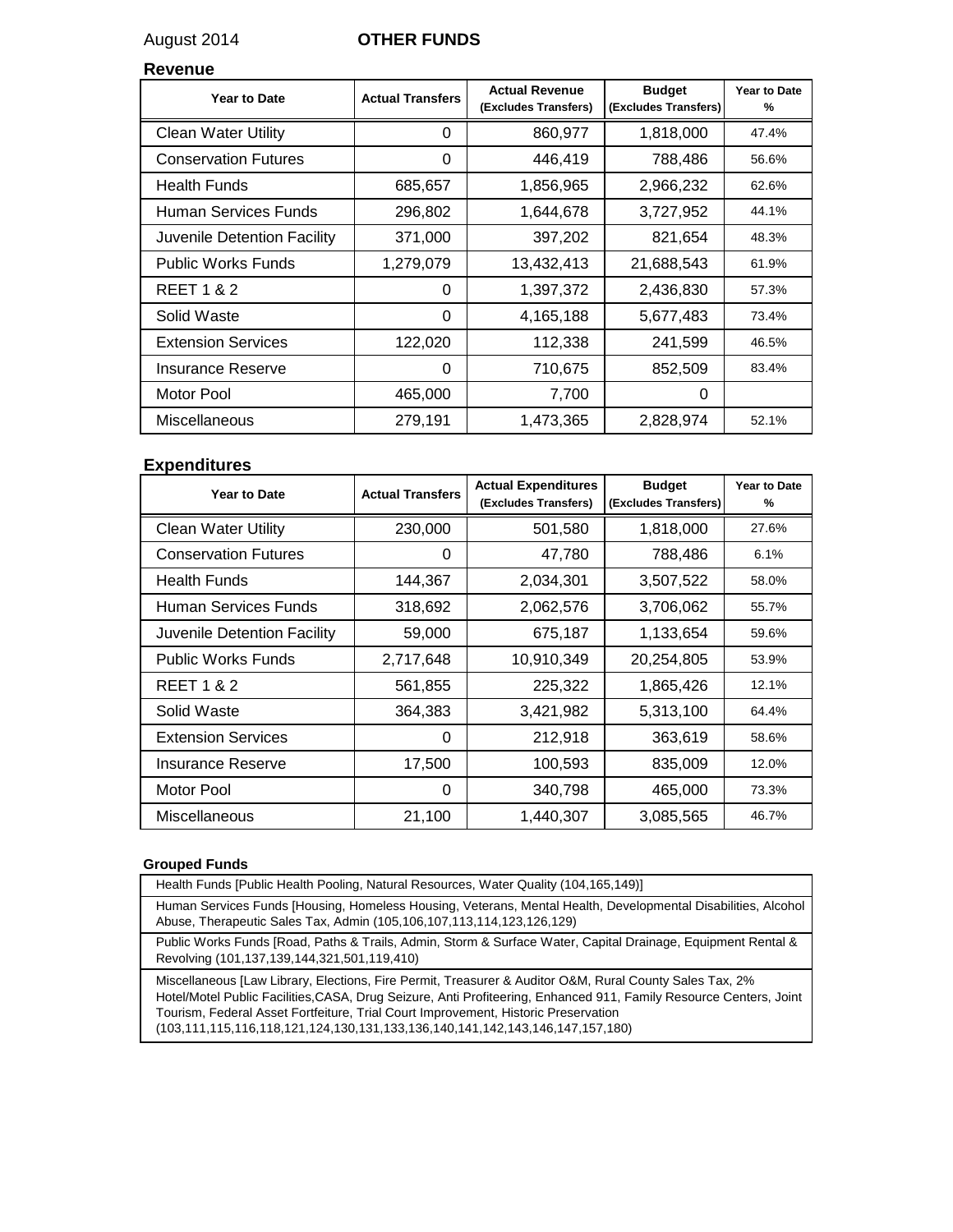|                                                       |                |               | <b>Report Date: 08/31/2014</b> |                |                       |
|-------------------------------------------------------|----------------|---------------|--------------------------------|----------------|-----------------------|
| <b>Group - Description</b>                            | <b>Budget</b>  | <b>Actual</b> | <b>Encumbrance</b>             | <b>Balance</b> | Percent<br><b>YTD</b> |
| Dept: 11 PUBLIC WORKS                                 |                |               |                                |                |                       |
| Revenue                                               |                |               |                                |                |                       |
| 34 CHARGES FOR GOODS & SERVICES                       | 20,826.00      | 27,271.91     | 0.00                           | (6,445.91)     | 130.95                |
| <b>36 MISCELLANEOUS REVENUES</b>                      | 5,600.00       | 3,926.72      | 0.00                           | 1,673.28       | 70.12                 |
| 39 OTHER FINANCING SOURCES                            | 239,349.00     | 229,800.00    | 0.00                           | 9,549.00       | 96.01                 |
| <b>Revenue Total:</b>                                 | 265,775.00     | 260,998.63    | 0.00                           | 4,776.37       | 98.20                 |
| <b>Expenditures</b>                                   |                |               |                                |                |                       |
| 10 SALARIES                                           | 159,841.00     | 81,097.40     | 0.00                           | 78,743.60      | 50.73                 |
| 15 BENEFITS                                           | 73,793.00      | 39,511.42     | 0.00                           | 34,281.58      | 53.54                 |
| 20 MAINTENANCE & OPERATIONS                           | 56,336.00      | 45,374.19     | 0.00                           | 10,961.81      | 80.54                 |
| <b>30 INTERGOVERNMENT</b>                             | 749.00         | 925.33        | 0.00                           | (176.33)       | 123.54                |
| <b>40 CAPITAL</b>                                     | 0.00           | 3,690.36      | 0.00                           | (3,690.36)     | 0.00                  |
| 50 INTERDEPT & TRANSFERS                              | 0.00           | 2,174.70      | 0.00                           | (2,174.70)     | 0.00                  |
| <b>Expenditure Total:</b>                             | 290,719.00     | 172,773.40    | 0.00                           | 117,945.60     | 59.42                 |
| <b>Dept Total:</b>                                    | (24,944.00)    | 88,225.23     | 0.00                           | (113, 169.23)  |                       |
| <b>Dept: 13 HUMAN SERVICES</b><br><b>Expenditures</b> |                |               |                                |                |                       |
| 20 MAINTENANCE & OPERATIONS                           | 177,435.00     | 116,307.44    | 0.00                           | 61,127.56      | 65.54                 |
| 50 INTERDEPT & TRANSFERS                              | 6,010.00       | 6,010.00      | 0.00                           | 0.00           | 100.00                |
| <b>Expenditure Total:</b>                             | 183,445.00     | 122,317.44    | 0.00                           | 61,127.56      | 66.67                 |
| <b>Dept Total:</b>                                    | (183, 445.00)  | (122, 317.44) | 0.00                           | (61, 127.56)   |                       |
| Dept: 20 ASSESSOR<br><b>Revenue</b>                   |                |               |                                |                |                       |
| 34 CHARGES FOR GOODS & SERVICES                       | 20,400.00      | 12,142.09     | 0.00                           | 8,257.91       | 59.52                 |
| <b>Revenue Total:</b>                                 | 20,400.00      | 12,142.09     | 0.00                           | 8,257.91       | 59.52                 |
| <b>Expenditures</b>                                   |                |               |                                |                |                       |
| 10 SALARIES                                           | 731,512.00     | 442,247.18    | 0.00                           | 289,264.82     | 60.45                 |
| 15 BENEFITS                                           | 309,149.00     | 171,185.95    | 0.00                           | 137,963.05     | 55.37                 |
| 20 MAINTENANCE & OPERATIONS                           | 104,355.00     | 61,856.35     | 0.00                           | 42,498.65      | 59.27                 |
| <b>Expenditure Total:</b>                             | 1,145,016.00   | 675,289.48    | 0.00                           | 469,726.52     | 58.97                 |
| <b>Dept Total:</b>                                    | (1,124,616.00) | (663, 147.39) | 0.00                           | (461, 468.61)  |                       |
| Dept: 21 AUDITOR<br><b>Revenue</b>                    |                |               |                                |                |                       |
| 32 LICENSES & PERMITS                                 | 5,000.00       | 3,051.00      | 0.00                           | 1,949.00       | 61.02                 |
| 34 CHARGES FOR GOODS & SERVICES                       | 609,600.00     | 375,698.60    | 0.00                           | 233,901.40     | 61.63                 |
| <b>36 MISCELLANEOUS REVENUES</b>                      | 0.00           | 971.55        | 0.00                           | (971.55)       | 0.00                  |
| <b>Revenue Total:</b>                                 | 614,600.00     | 379,721.15    | 0.00                           | 234,878.85     | 61.78                 |
| <b>Expenditures</b>                                   |                |               |                                |                |                       |
| 10 SALARIES                                           | 590,947.00     | 376,693.73    | 0.00                           | 214,253.27     | 63.74                 |
| 15 BENEFITS                                           | 228,904.00     | 134,304.89    | 0.00                           | 94,599.11      | 58.67                 |
| 20 MAINTENANCE & OPERATIONS                           | 95,525.00      | 53,140.48     | 0.00                           | 42,384.52      | 55.62                 |
| <b>Expenditure Total:</b>                             | 915,376.00     | 564,139.10    | 0.00                           | 351,236.90     | 61.62                 |
| <b>Dept Total:</b>                                    | (300, 776.00)  | (184, 417.95) | 0.00                           | (116,358.05)   |                       |

#### **Dept: 24 CLERK**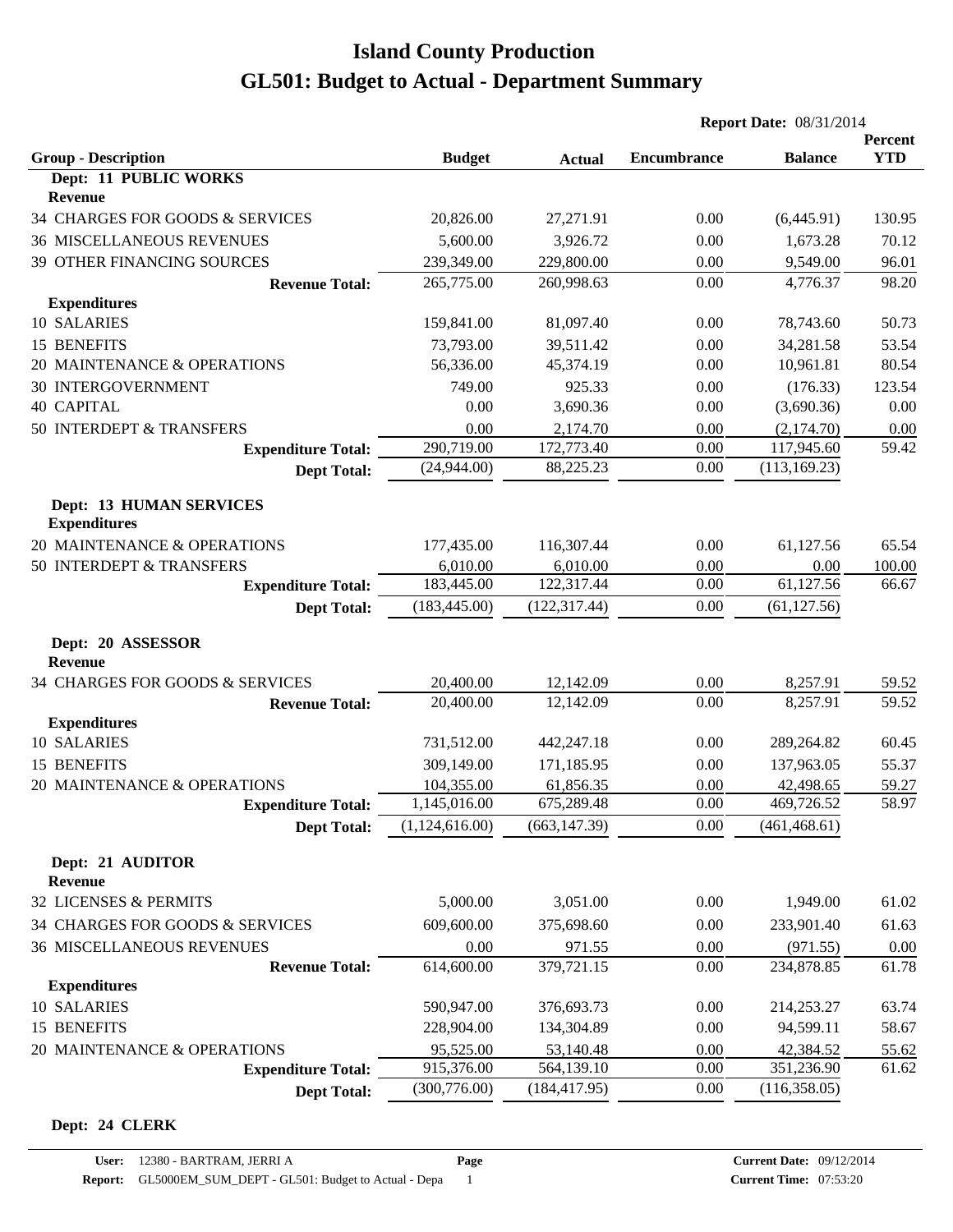|                                                         |                |               | <b>Report Date: 08/31/2014</b> |                |                       |
|---------------------------------------------------------|----------------|---------------|--------------------------------|----------------|-----------------------|
| <b>Group - Description</b>                              | <b>Budget</b>  | <b>Actual</b> | <b>Encumbrance</b>             | <b>Balance</b> | Percent<br><b>YTD</b> |
| <b>Revenue</b>                                          |                |               |                                |                |                       |
| 33 INTERGOVERMENTAL REVENUES                            | 176,000.00     | 34,634.74     | 0.00                           | 141,365.26     | 19.67                 |
| 34 CHARGES FOR GOODS & SERVICES                         | 187,000.00     | 173,132.10    | 0.00                           | 13,867.90      | 92.58                 |
| 35 FINES & PENALTIES                                    | 59,600.00      | 61,897.21     | 0.00                           | (2,297.21)     | 103.85                |
| <b>36 MISCELLANEOUS REVENUES</b>                        | 5,000.00       | 9,396.57      | 0.00                           | (4,396.57)     | 187.93                |
| 39 OTHER FINANCING SOURCES                              | 9,000.00       | 9,000.00      | 0.00                           | 0.00           | 100.00                |
| <b>Revenue Total:</b>                                   | 436,600.00     | 288,060.62    | 0.00                           | 148,539.38     | 65.97                 |
| <b>Expenditures</b>                                     |                |               |                                |                |                       |
| 10 SALARIES                                             | 359,978.00     | 208,205.62    | 0.00                           | 151,772.38     | 57.83                 |
| 15 BENEFITS                                             | 106,312.00     | 54,323.19     | 0.00                           | 51,988.81      | 51.09                 |
| 20 MAINTENANCE & OPERATIONS                             | 39,000.00      | 13,852.22     | 0.00                           | 25,147.78      | 35.51                 |
| <b>Expenditure Total:</b>                               | 505,290.00     | 276,381.03    | 0.00                           | 228,908.97     | 54.69                 |
| <b>Dept Total:</b>                                      | (68,690.00)    | 11,679.59     | 0.00                           | (80, 369.59)   |                       |
| Dept: 25 COMMISSIONERS                                  |                |               |                                |                |                       |
| <b>Revenue</b>                                          |                |               |                                |                |                       |
| 34 CHARGES FOR GOODS & SERVICES                         | 500.00         | 208.22        | 0.00                           | 291.78         | 41.64                 |
| <b>Revenue Total:</b>                                   | 500.00         | 208.22        | 0.00                           | 291.78         | 41.64                 |
| <b>Expenditures</b>                                     |                |               |                                |                |                       |
| 10 SALARIES                                             | 432,293.00     | 268,313.51    | 0.00                           | 163,979.49     | 62.06                 |
| 15 BENEFITS                                             | 140,529.00     | 81,290.58     | 0.00                           | 59,238.42      | 57.84                 |
| 20 MAINTENANCE & OPERATIONS                             | 54,700.00      | 23,844.90     | 0.00                           | 30,855.10      | 43.59                 |
| <b>Expenditure Total:</b>                               | 627,522.00     | 373,448.99    | 0.00                           | 254,073.01     | 59.51                 |
| <b>Dept Total:</b>                                      | (627, 022.00)  | (373, 240.77) | 0.00                           | (253, 781.23)  |                       |
| <b>Dept: 26 CENTRAL SERVICES</b><br><b>Expenditures</b> |                |               |                                |                |                       |
| 10 SALARIES                                             | 357,141.00     | 236,162.00    | 0.00                           | 120,979.00     | 66.12                 |
| 15 BENEFITS                                             | 164,734.00     | 107,231.60    | 0.00                           | 57,502.40      | 65.09                 |
| 20 MAINTENANCE & OPERATIONS                             | 633,050.00     | 288,020.85    | 0.00                           | 345,029.15     | 45.49                 |
| <b>40 CAPITAL</b>                                       | 306,000.00     | 45,272.03     | 0.00                           | 260,727.97     | 14.79                 |
| <b>Expenditure Total:</b>                               | 1,460,925.00   | 676,686.48    | 0.00                           | 784,238.52     | 46.31                 |
| <b>Dept Total:</b>                                      | (1,460,925.00) | (676, 686.48) | 0.00                           | (784, 238.52)  |                       |
| Dept: 27 CORONER                                        |                |               |                                |                |                       |
| <b>Revenue</b>                                          |                |               |                                |                |                       |
| 33 INTERGOVERMENTAL REVENUES                            | 20,000.00      | 22,897.88     | 0.00                           | (2,897.88)     | 114.48                |
| <b>36 MISCELLANEOUS REVENUES</b>                        | 0.00           | 190.00        | 0.00                           | (190.00)       | 0.00                  |
| <b>Revenue Total:</b>                                   | 20,000.00      | 23,087.88     | 0.00                           | (3,087.88)     | 115.43                |
| <b>Expenditures</b>                                     |                |               |                                |                |                       |
| 10 SALARIES                                             | 115,772.00     | 79,691.37     | 0.00                           | 36,080.63      | 68.83                 |
| 15 BENEFITS                                             | 50,148.00      | 30,825.43     | 0.00                           | 19,322.57      | 61.46                 |
| 20 MAINTENANCE & OPERATIONS                             | 82,000.00      | 62,126.48     | 0.00                           | 19,873.52      | 75.76                 |
| <b>Expenditure Total:</b>                               | 247,920.00     | 172,643.28    | 0.00                           | 75,276.72      | 69.63                 |
| <b>Dept Total:</b>                                      | (227, 920.00)  | (149, 555.40) | 0.00                           | (78, 364.60)   |                       |
|                                                         |                |               |                                |                |                       |

#### **Dept: 28 FACILITIES MANAGEMENT Revenue**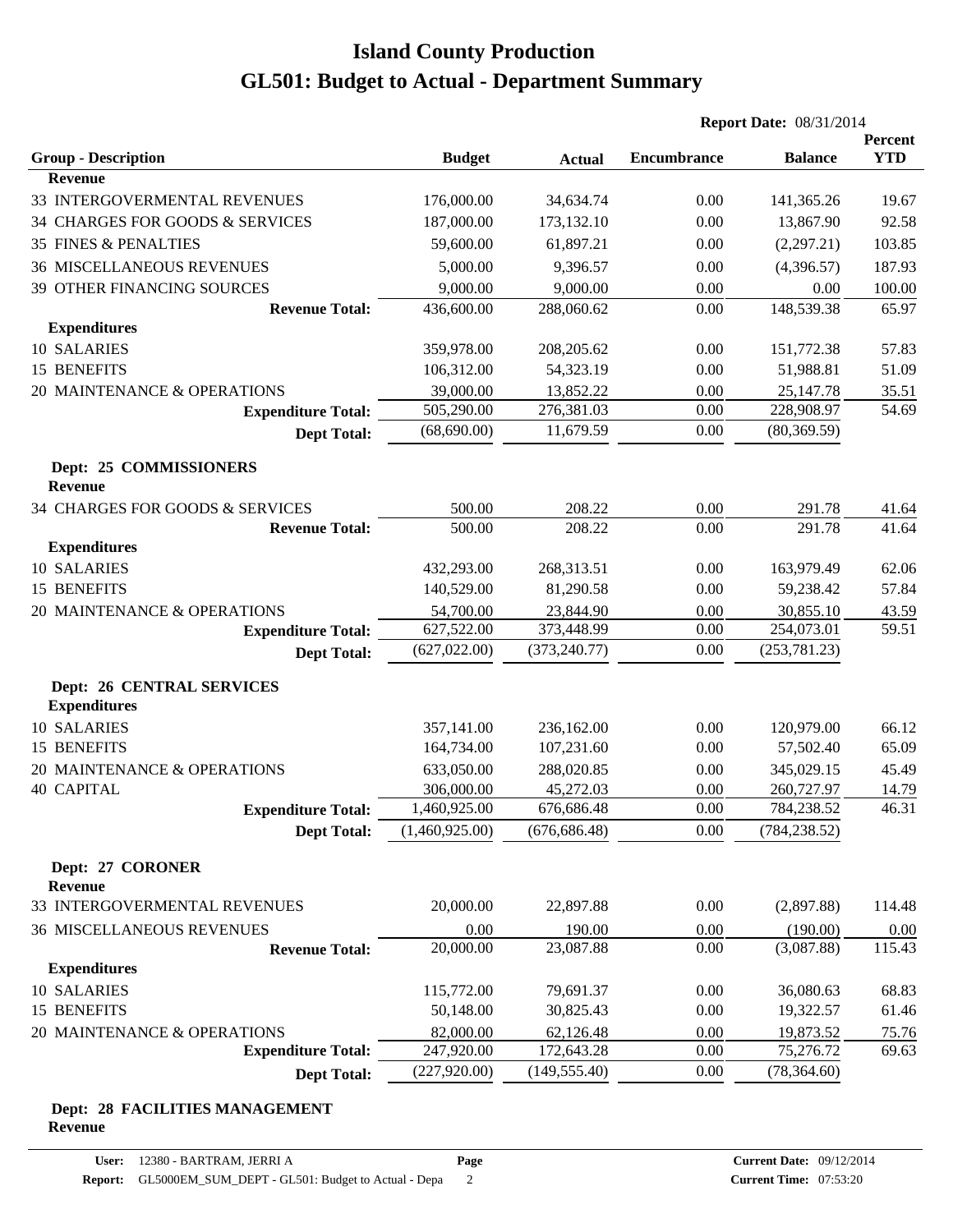| <b>Encumbrance</b><br><b>YTD</b><br><b>Group - Description</b><br><b>Budget</b><br><b>Balance</b><br><b>Actual</b><br>34 CHARGES FOR GOODS & SERVICES<br>75,720.00<br>53,705.68<br>0.00<br>22,014.32<br>70.92<br><b>36 MISCELLANEOUS REVENUES</b><br>0.00<br>0.00<br>0.00<br>4.60<br>(4.60)<br>75,720.00<br>70.93<br>53,710.28<br>0.00<br>22,009.72<br><b>Revenue Total:</b><br><b>Expenditures</b><br>10 SALARIES<br>453,796.00<br>190,161.37<br>58.09<br>263,634.63<br>0.00<br>15 BENEFITS<br>217,666.00<br>117,549.02<br>0.00<br>100,116.98<br>54.00<br>20 MAINTENANCE & OPERATIONS<br>428,150.00<br>289,559.90<br>0.00<br>138,590.10<br>67.63<br>1,099,612.00<br>670,743.55<br>0.00<br>428,868.45<br>61.00<br><b>Expenditure Total:</b><br>(1,023,892.00)<br>(617, 033.27)<br>0.00<br>(406, 858.73)<br><b>Dept Total:</b><br>Dept: 29 DISTRICT COURT<br><b>Revenue</b><br>33 INTERGOVERMENTAL REVENUES<br>270,000.00<br>0.00<br>52.19<br>140,937.85<br>129,062.15<br>34 CHARGES FOR GOODS & SERVICES<br>210,500.00<br>0.00<br>58,413.71<br>72.25<br>152,086.29<br>69.89<br><b>35 FINES &amp; PENALTIES</b><br>479,400.00<br>335,092.62<br>0.00<br>144,307.38<br><b>36 MISCELLANEOUS REVENUES</b><br>23,000.00<br>21,786.21<br>0.00<br>1,213.79<br>94.72<br><b>Revenue Total:</b><br>332,997.03<br>66.12<br>982,900.00<br>649,902.97<br>0.00<br><b>Expenditures</b><br>10 SALARIES<br>758,934.00<br>474,831.07<br>0.00<br>284,102.93<br>62.56<br>15 BENEFITS<br>287,773.00<br>182,299.82<br>0.00<br>105,473.18<br>63.34<br>20 MAINTENANCE & OPERATIONS<br>91,010.00<br>57,043.21<br>0.00<br>33,966.79<br>62.67<br>1,137,717.00<br>714,174.10<br>0.00<br>423,542.90<br>62.77<br><b>Expenditure Total:</b><br>(64, 271.13)<br>(154, 817.00)<br>0.00<br>(90, 545.87)<br><b>Dept Total:</b><br>Dept: 36 MISCELLANEOUS<br><b>Revenue</b><br>34 CHARGES FOR GOODS & SERVICES<br>0.00<br>81.00<br>0.00<br>(81.00)<br>0.00<br>81.00<br><b>Revenue Total:</b><br>0.00<br>0.00<br>(81.00)<br>0.00<br><b>Expenditures</b><br>10 SALARIES<br>10,377.00<br>0.00<br>4,436.45<br>57.24<br>5,940.55<br>15 BENEFITS<br>41,059.00<br>29,358.14<br>0.00<br>11,700.86<br>71.50<br>20 MAINTENANCE & OPERATIONS<br>120,860.00<br>77,225.03<br>0.00<br>43,634.97<br>63.89<br><b>30 INTERGOVERNMENT</b><br>110,846.25<br>127,722.26<br>0.00<br>(16,876.01)<br>115.22<br>283,142.25<br><b>Expenditure Total:</b><br>240,245.98<br>0.00<br>42,896.27<br>84.84<br>(283, 142.25)<br>0.00<br>(240, 164.98)<br>(42, 977.27)<br><b>Dept Total:</b><br>Dept: 39 PROSECUTING ATTORNEY<br><b>Revenue</b><br>33 INTERGOVERMENTAL REVENUES<br>227,733.00<br>120,964.00<br>0.00<br>106,769.00<br>53.11<br>34 CHARGES FOR GOODS & SERVICES<br>25,500.00<br>23,403.88<br>0.00<br>2,096.12<br>91.77<br><b>35 FINES &amp; PENALTIES</b><br>400.00<br>(1, 158.38)<br>389.59<br>1,558.38<br>0.00<br><b>36 MISCELLANEOUS REVENUES</b><br>0.00<br>4.51<br>0.00<br>(4.51)<br>0.00<br>39 OTHER FINANCING SOURCES<br>13,000.00<br>13,000.00<br>0.00<br>0.00<br>100.00<br>107,702.23<br>266,633.00<br>0.00<br>59.60<br>158,930.77<br><b>Revenue Total:</b><br><b>Expenditures</b><br>10 SALARIES<br>1,015,443.00<br>636,320.63<br>0.00<br>379,122.37<br>62.66<br>15 BENEFITS<br>394,609.00<br>239,650.84<br>0.00<br>60.73<br>154,958.16<br>20 MAINTENANCE & OPERATIONS<br>112,722.00<br>0.00<br>59,026.11<br>53,695.89<br>47.63<br>User: 12380 - BARTRAM, JERRI A<br><b>Current Date: 09/12/2014</b><br>Page |  | <b>Report Date: 08/31/2014</b> |  |         |
|----------------------------------------------------------------------------------------------------------------------------------------------------------------------------------------------------------------------------------------------------------------------------------------------------------------------------------------------------------------------------------------------------------------------------------------------------------------------------------------------------------------------------------------------------------------------------------------------------------------------------------------------------------------------------------------------------------------------------------------------------------------------------------------------------------------------------------------------------------------------------------------------------------------------------------------------------------------------------------------------------------------------------------------------------------------------------------------------------------------------------------------------------------------------------------------------------------------------------------------------------------------------------------------------------------------------------------------------------------------------------------------------------------------------------------------------------------------------------------------------------------------------------------------------------------------------------------------------------------------------------------------------------------------------------------------------------------------------------------------------------------------------------------------------------------------------------------------------------------------------------------------------------------------------------------------------------------------------------------------------------------------------------------------------------------------------------------------------------------------------------------------------------------------------------------------------------------------------------------------------------------------------------------------------------------------------------------------------------------------------------------------------------------------------------------------------------------------------------------------------------------------------------------------------------------------------------------------------------------------------------------------------------------------------------------------------------------------------------------------------------------------------------------------------------------------------------------------------------------------------------------------------------------------------------------------------------------------------------------------------------------------------------------------------------------------------------------------------------------------------------------------------------------------------------------------------------------------------------------------------------------------------------------------------------------------------------------------------------------------------------------------------------------------------------------------------------------------|--|--------------------------------|--|---------|
|                                                                                                                                                                                                                                                                                                                                                                                                                                                                                                                                                                                                                                                                                                                                                                                                                                                                                                                                                                                                                                                                                                                                                                                                                                                                                                                                                                                                                                                                                                                                                                                                                                                                                                                                                                                                                                                                                                                                                                                                                                                                                                                                                                                                                                                                                                                                                                                                                                                                                                                                                                                                                                                                                                                                                                                                                                                                                                                                                                                                                                                                                                                                                                                                                                                                                                                                                                                                                                                                |  |                                |  | Percent |
|                                                                                                                                                                                                                                                                                                                                                                                                                                                                                                                                                                                                                                                                                                                                                                                                                                                                                                                                                                                                                                                                                                                                                                                                                                                                                                                                                                                                                                                                                                                                                                                                                                                                                                                                                                                                                                                                                                                                                                                                                                                                                                                                                                                                                                                                                                                                                                                                                                                                                                                                                                                                                                                                                                                                                                                                                                                                                                                                                                                                                                                                                                                                                                                                                                                                                                                                                                                                                                                                |  |                                |  |         |
|                                                                                                                                                                                                                                                                                                                                                                                                                                                                                                                                                                                                                                                                                                                                                                                                                                                                                                                                                                                                                                                                                                                                                                                                                                                                                                                                                                                                                                                                                                                                                                                                                                                                                                                                                                                                                                                                                                                                                                                                                                                                                                                                                                                                                                                                                                                                                                                                                                                                                                                                                                                                                                                                                                                                                                                                                                                                                                                                                                                                                                                                                                                                                                                                                                                                                                                                                                                                                                                                |  |                                |  |         |
|                                                                                                                                                                                                                                                                                                                                                                                                                                                                                                                                                                                                                                                                                                                                                                                                                                                                                                                                                                                                                                                                                                                                                                                                                                                                                                                                                                                                                                                                                                                                                                                                                                                                                                                                                                                                                                                                                                                                                                                                                                                                                                                                                                                                                                                                                                                                                                                                                                                                                                                                                                                                                                                                                                                                                                                                                                                                                                                                                                                                                                                                                                                                                                                                                                                                                                                                                                                                                                                                |  |                                |  |         |
|                                                                                                                                                                                                                                                                                                                                                                                                                                                                                                                                                                                                                                                                                                                                                                                                                                                                                                                                                                                                                                                                                                                                                                                                                                                                                                                                                                                                                                                                                                                                                                                                                                                                                                                                                                                                                                                                                                                                                                                                                                                                                                                                                                                                                                                                                                                                                                                                                                                                                                                                                                                                                                                                                                                                                                                                                                                                                                                                                                                                                                                                                                                                                                                                                                                                                                                                                                                                                                                                |  |                                |  |         |
|                                                                                                                                                                                                                                                                                                                                                                                                                                                                                                                                                                                                                                                                                                                                                                                                                                                                                                                                                                                                                                                                                                                                                                                                                                                                                                                                                                                                                                                                                                                                                                                                                                                                                                                                                                                                                                                                                                                                                                                                                                                                                                                                                                                                                                                                                                                                                                                                                                                                                                                                                                                                                                                                                                                                                                                                                                                                                                                                                                                                                                                                                                                                                                                                                                                                                                                                                                                                                                                                |  |                                |  |         |
|                                                                                                                                                                                                                                                                                                                                                                                                                                                                                                                                                                                                                                                                                                                                                                                                                                                                                                                                                                                                                                                                                                                                                                                                                                                                                                                                                                                                                                                                                                                                                                                                                                                                                                                                                                                                                                                                                                                                                                                                                                                                                                                                                                                                                                                                                                                                                                                                                                                                                                                                                                                                                                                                                                                                                                                                                                                                                                                                                                                                                                                                                                                                                                                                                                                                                                                                                                                                                                                                |  |                                |  |         |
|                                                                                                                                                                                                                                                                                                                                                                                                                                                                                                                                                                                                                                                                                                                                                                                                                                                                                                                                                                                                                                                                                                                                                                                                                                                                                                                                                                                                                                                                                                                                                                                                                                                                                                                                                                                                                                                                                                                                                                                                                                                                                                                                                                                                                                                                                                                                                                                                                                                                                                                                                                                                                                                                                                                                                                                                                                                                                                                                                                                                                                                                                                                                                                                                                                                                                                                                                                                                                                                                |  |                                |  |         |
|                                                                                                                                                                                                                                                                                                                                                                                                                                                                                                                                                                                                                                                                                                                                                                                                                                                                                                                                                                                                                                                                                                                                                                                                                                                                                                                                                                                                                                                                                                                                                                                                                                                                                                                                                                                                                                                                                                                                                                                                                                                                                                                                                                                                                                                                                                                                                                                                                                                                                                                                                                                                                                                                                                                                                                                                                                                                                                                                                                                                                                                                                                                                                                                                                                                                                                                                                                                                                                                                |  |                                |  |         |
|                                                                                                                                                                                                                                                                                                                                                                                                                                                                                                                                                                                                                                                                                                                                                                                                                                                                                                                                                                                                                                                                                                                                                                                                                                                                                                                                                                                                                                                                                                                                                                                                                                                                                                                                                                                                                                                                                                                                                                                                                                                                                                                                                                                                                                                                                                                                                                                                                                                                                                                                                                                                                                                                                                                                                                                                                                                                                                                                                                                                                                                                                                                                                                                                                                                                                                                                                                                                                                                                |  |                                |  |         |
|                                                                                                                                                                                                                                                                                                                                                                                                                                                                                                                                                                                                                                                                                                                                                                                                                                                                                                                                                                                                                                                                                                                                                                                                                                                                                                                                                                                                                                                                                                                                                                                                                                                                                                                                                                                                                                                                                                                                                                                                                                                                                                                                                                                                                                                                                                                                                                                                                                                                                                                                                                                                                                                                                                                                                                                                                                                                                                                                                                                                                                                                                                                                                                                                                                                                                                                                                                                                                                                                |  |                                |  |         |
|                                                                                                                                                                                                                                                                                                                                                                                                                                                                                                                                                                                                                                                                                                                                                                                                                                                                                                                                                                                                                                                                                                                                                                                                                                                                                                                                                                                                                                                                                                                                                                                                                                                                                                                                                                                                                                                                                                                                                                                                                                                                                                                                                                                                                                                                                                                                                                                                                                                                                                                                                                                                                                                                                                                                                                                                                                                                                                                                                                                                                                                                                                                                                                                                                                                                                                                                                                                                                                                                |  |                                |  |         |
|                                                                                                                                                                                                                                                                                                                                                                                                                                                                                                                                                                                                                                                                                                                                                                                                                                                                                                                                                                                                                                                                                                                                                                                                                                                                                                                                                                                                                                                                                                                                                                                                                                                                                                                                                                                                                                                                                                                                                                                                                                                                                                                                                                                                                                                                                                                                                                                                                                                                                                                                                                                                                                                                                                                                                                                                                                                                                                                                                                                                                                                                                                                                                                                                                                                                                                                                                                                                                                                                |  |                                |  |         |
|                                                                                                                                                                                                                                                                                                                                                                                                                                                                                                                                                                                                                                                                                                                                                                                                                                                                                                                                                                                                                                                                                                                                                                                                                                                                                                                                                                                                                                                                                                                                                                                                                                                                                                                                                                                                                                                                                                                                                                                                                                                                                                                                                                                                                                                                                                                                                                                                                                                                                                                                                                                                                                                                                                                                                                                                                                                                                                                                                                                                                                                                                                                                                                                                                                                                                                                                                                                                                                                                |  |                                |  |         |
|                                                                                                                                                                                                                                                                                                                                                                                                                                                                                                                                                                                                                                                                                                                                                                                                                                                                                                                                                                                                                                                                                                                                                                                                                                                                                                                                                                                                                                                                                                                                                                                                                                                                                                                                                                                                                                                                                                                                                                                                                                                                                                                                                                                                                                                                                                                                                                                                                                                                                                                                                                                                                                                                                                                                                                                                                                                                                                                                                                                                                                                                                                                                                                                                                                                                                                                                                                                                                                                                |  |                                |  |         |
|                                                                                                                                                                                                                                                                                                                                                                                                                                                                                                                                                                                                                                                                                                                                                                                                                                                                                                                                                                                                                                                                                                                                                                                                                                                                                                                                                                                                                                                                                                                                                                                                                                                                                                                                                                                                                                                                                                                                                                                                                                                                                                                                                                                                                                                                                                                                                                                                                                                                                                                                                                                                                                                                                                                                                                                                                                                                                                                                                                                                                                                                                                                                                                                                                                                                                                                                                                                                                                                                |  |                                |  |         |
|                                                                                                                                                                                                                                                                                                                                                                                                                                                                                                                                                                                                                                                                                                                                                                                                                                                                                                                                                                                                                                                                                                                                                                                                                                                                                                                                                                                                                                                                                                                                                                                                                                                                                                                                                                                                                                                                                                                                                                                                                                                                                                                                                                                                                                                                                                                                                                                                                                                                                                                                                                                                                                                                                                                                                                                                                                                                                                                                                                                                                                                                                                                                                                                                                                                                                                                                                                                                                                                                |  |                                |  |         |
|                                                                                                                                                                                                                                                                                                                                                                                                                                                                                                                                                                                                                                                                                                                                                                                                                                                                                                                                                                                                                                                                                                                                                                                                                                                                                                                                                                                                                                                                                                                                                                                                                                                                                                                                                                                                                                                                                                                                                                                                                                                                                                                                                                                                                                                                                                                                                                                                                                                                                                                                                                                                                                                                                                                                                                                                                                                                                                                                                                                                                                                                                                                                                                                                                                                                                                                                                                                                                                                                |  |                                |  |         |
|                                                                                                                                                                                                                                                                                                                                                                                                                                                                                                                                                                                                                                                                                                                                                                                                                                                                                                                                                                                                                                                                                                                                                                                                                                                                                                                                                                                                                                                                                                                                                                                                                                                                                                                                                                                                                                                                                                                                                                                                                                                                                                                                                                                                                                                                                                                                                                                                                                                                                                                                                                                                                                                                                                                                                                                                                                                                                                                                                                                                                                                                                                                                                                                                                                                                                                                                                                                                                                                                |  |                                |  |         |
|                                                                                                                                                                                                                                                                                                                                                                                                                                                                                                                                                                                                                                                                                                                                                                                                                                                                                                                                                                                                                                                                                                                                                                                                                                                                                                                                                                                                                                                                                                                                                                                                                                                                                                                                                                                                                                                                                                                                                                                                                                                                                                                                                                                                                                                                                                                                                                                                                                                                                                                                                                                                                                                                                                                                                                                                                                                                                                                                                                                                                                                                                                                                                                                                                                                                                                                                                                                                                                                                |  |                                |  |         |
|                                                                                                                                                                                                                                                                                                                                                                                                                                                                                                                                                                                                                                                                                                                                                                                                                                                                                                                                                                                                                                                                                                                                                                                                                                                                                                                                                                                                                                                                                                                                                                                                                                                                                                                                                                                                                                                                                                                                                                                                                                                                                                                                                                                                                                                                                                                                                                                                                                                                                                                                                                                                                                                                                                                                                                                                                                                                                                                                                                                                                                                                                                                                                                                                                                                                                                                                                                                                                                                                |  |                                |  |         |
|                                                                                                                                                                                                                                                                                                                                                                                                                                                                                                                                                                                                                                                                                                                                                                                                                                                                                                                                                                                                                                                                                                                                                                                                                                                                                                                                                                                                                                                                                                                                                                                                                                                                                                                                                                                                                                                                                                                                                                                                                                                                                                                                                                                                                                                                                                                                                                                                                                                                                                                                                                                                                                                                                                                                                                                                                                                                                                                                                                                                                                                                                                                                                                                                                                                                                                                                                                                                                                                                |  |                                |  |         |
|                                                                                                                                                                                                                                                                                                                                                                                                                                                                                                                                                                                                                                                                                                                                                                                                                                                                                                                                                                                                                                                                                                                                                                                                                                                                                                                                                                                                                                                                                                                                                                                                                                                                                                                                                                                                                                                                                                                                                                                                                                                                                                                                                                                                                                                                                                                                                                                                                                                                                                                                                                                                                                                                                                                                                                                                                                                                                                                                                                                                                                                                                                                                                                                                                                                                                                                                                                                                                                                                |  |                                |  |         |
|                                                                                                                                                                                                                                                                                                                                                                                                                                                                                                                                                                                                                                                                                                                                                                                                                                                                                                                                                                                                                                                                                                                                                                                                                                                                                                                                                                                                                                                                                                                                                                                                                                                                                                                                                                                                                                                                                                                                                                                                                                                                                                                                                                                                                                                                                                                                                                                                                                                                                                                                                                                                                                                                                                                                                                                                                                                                                                                                                                                                                                                                                                                                                                                                                                                                                                                                                                                                                                                                |  |                                |  |         |
|                                                                                                                                                                                                                                                                                                                                                                                                                                                                                                                                                                                                                                                                                                                                                                                                                                                                                                                                                                                                                                                                                                                                                                                                                                                                                                                                                                                                                                                                                                                                                                                                                                                                                                                                                                                                                                                                                                                                                                                                                                                                                                                                                                                                                                                                                                                                                                                                                                                                                                                                                                                                                                                                                                                                                                                                                                                                                                                                                                                                                                                                                                                                                                                                                                                                                                                                                                                                                                                                |  |                                |  |         |
|                                                                                                                                                                                                                                                                                                                                                                                                                                                                                                                                                                                                                                                                                                                                                                                                                                                                                                                                                                                                                                                                                                                                                                                                                                                                                                                                                                                                                                                                                                                                                                                                                                                                                                                                                                                                                                                                                                                                                                                                                                                                                                                                                                                                                                                                                                                                                                                                                                                                                                                                                                                                                                                                                                                                                                                                                                                                                                                                                                                                                                                                                                                                                                                                                                                                                                                                                                                                                                                                |  |                                |  |         |
|                                                                                                                                                                                                                                                                                                                                                                                                                                                                                                                                                                                                                                                                                                                                                                                                                                                                                                                                                                                                                                                                                                                                                                                                                                                                                                                                                                                                                                                                                                                                                                                                                                                                                                                                                                                                                                                                                                                                                                                                                                                                                                                                                                                                                                                                                                                                                                                                                                                                                                                                                                                                                                                                                                                                                                                                                                                                                                                                                                                                                                                                                                                                                                                                                                                                                                                                                                                                                                                                |  |                                |  |         |
|                                                                                                                                                                                                                                                                                                                                                                                                                                                                                                                                                                                                                                                                                                                                                                                                                                                                                                                                                                                                                                                                                                                                                                                                                                                                                                                                                                                                                                                                                                                                                                                                                                                                                                                                                                                                                                                                                                                                                                                                                                                                                                                                                                                                                                                                                                                                                                                                                                                                                                                                                                                                                                                                                                                                                                                                                                                                                                                                                                                                                                                                                                                                                                                                                                                                                                                                                                                                                                                                |  |                                |  |         |
|                                                                                                                                                                                                                                                                                                                                                                                                                                                                                                                                                                                                                                                                                                                                                                                                                                                                                                                                                                                                                                                                                                                                                                                                                                                                                                                                                                                                                                                                                                                                                                                                                                                                                                                                                                                                                                                                                                                                                                                                                                                                                                                                                                                                                                                                                                                                                                                                                                                                                                                                                                                                                                                                                                                                                                                                                                                                                                                                                                                                                                                                                                                                                                                                                                                                                                                                                                                                                                                                |  |                                |  |         |
|                                                                                                                                                                                                                                                                                                                                                                                                                                                                                                                                                                                                                                                                                                                                                                                                                                                                                                                                                                                                                                                                                                                                                                                                                                                                                                                                                                                                                                                                                                                                                                                                                                                                                                                                                                                                                                                                                                                                                                                                                                                                                                                                                                                                                                                                                                                                                                                                                                                                                                                                                                                                                                                                                                                                                                                                                                                                                                                                                                                                                                                                                                                                                                                                                                                                                                                                                                                                                                                                |  |                                |  |         |
|                                                                                                                                                                                                                                                                                                                                                                                                                                                                                                                                                                                                                                                                                                                                                                                                                                                                                                                                                                                                                                                                                                                                                                                                                                                                                                                                                                                                                                                                                                                                                                                                                                                                                                                                                                                                                                                                                                                                                                                                                                                                                                                                                                                                                                                                                                                                                                                                                                                                                                                                                                                                                                                                                                                                                                                                                                                                                                                                                                                                                                                                                                                                                                                                                                                                                                                                                                                                                                                                |  |                                |  |         |
|                                                                                                                                                                                                                                                                                                                                                                                                                                                                                                                                                                                                                                                                                                                                                                                                                                                                                                                                                                                                                                                                                                                                                                                                                                                                                                                                                                                                                                                                                                                                                                                                                                                                                                                                                                                                                                                                                                                                                                                                                                                                                                                                                                                                                                                                                                                                                                                                                                                                                                                                                                                                                                                                                                                                                                                                                                                                                                                                                                                                                                                                                                                                                                                                                                                                                                                                                                                                                                                                |  |                                |  |         |
|                                                                                                                                                                                                                                                                                                                                                                                                                                                                                                                                                                                                                                                                                                                                                                                                                                                                                                                                                                                                                                                                                                                                                                                                                                                                                                                                                                                                                                                                                                                                                                                                                                                                                                                                                                                                                                                                                                                                                                                                                                                                                                                                                                                                                                                                                                                                                                                                                                                                                                                                                                                                                                                                                                                                                                                                                                                                                                                                                                                                                                                                                                                                                                                                                                                                                                                                                                                                                                                                |  |                                |  |         |
|                                                                                                                                                                                                                                                                                                                                                                                                                                                                                                                                                                                                                                                                                                                                                                                                                                                                                                                                                                                                                                                                                                                                                                                                                                                                                                                                                                                                                                                                                                                                                                                                                                                                                                                                                                                                                                                                                                                                                                                                                                                                                                                                                                                                                                                                                                                                                                                                                                                                                                                                                                                                                                                                                                                                                                                                                                                                                                                                                                                                                                                                                                                                                                                                                                                                                                                                                                                                                                                                |  |                                |  |         |
|                                                                                                                                                                                                                                                                                                                                                                                                                                                                                                                                                                                                                                                                                                                                                                                                                                                                                                                                                                                                                                                                                                                                                                                                                                                                                                                                                                                                                                                                                                                                                                                                                                                                                                                                                                                                                                                                                                                                                                                                                                                                                                                                                                                                                                                                                                                                                                                                                                                                                                                                                                                                                                                                                                                                                                                                                                                                                                                                                                                                                                                                                                                                                                                                                                                                                                                                                                                                                                                                |  |                                |  |         |
|                                                                                                                                                                                                                                                                                                                                                                                                                                                                                                                                                                                                                                                                                                                                                                                                                                                                                                                                                                                                                                                                                                                                                                                                                                                                                                                                                                                                                                                                                                                                                                                                                                                                                                                                                                                                                                                                                                                                                                                                                                                                                                                                                                                                                                                                                                                                                                                                                                                                                                                                                                                                                                                                                                                                                                                                                                                                                                                                                                                                                                                                                                                                                                                                                                                                                                                                                                                                                                                                |  |                                |  |         |
|                                                                                                                                                                                                                                                                                                                                                                                                                                                                                                                                                                                                                                                                                                                                                                                                                                                                                                                                                                                                                                                                                                                                                                                                                                                                                                                                                                                                                                                                                                                                                                                                                                                                                                                                                                                                                                                                                                                                                                                                                                                                                                                                                                                                                                                                                                                                                                                                                                                                                                                                                                                                                                                                                                                                                                                                                                                                                                                                                                                                                                                                                                                                                                                                                                                                                                                                                                                                                                                                |  |                                |  |         |
|                                                                                                                                                                                                                                                                                                                                                                                                                                                                                                                                                                                                                                                                                                                                                                                                                                                                                                                                                                                                                                                                                                                                                                                                                                                                                                                                                                                                                                                                                                                                                                                                                                                                                                                                                                                                                                                                                                                                                                                                                                                                                                                                                                                                                                                                                                                                                                                                                                                                                                                                                                                                                                                                                                                                                                                                                                                                                                                                                                                                                                                                                                                                                                                                                                                                                                                                                                                                                                                                |  |                                |  |         |
|                                                                                                                                                                                                                                                                                                                                                                                                                                                                                                                                                                                                                                                                                                                                                                                                                                                                                                                                                                                                                                                                                                                                                                                                                                                                                                                                                                                                                                                                                                                                                                                                                                                                                                                                                                                                                                                                                                                                                                                                                                                                                                                                                                                                                                                                                                                                                                                                                                                                                                                                                                                                                                                                                                                                                                                                                                                                                                                                                                                                                                                                                                                                                                                                                                                                                                                                                                                                                                                                |  |                                |  |         |
|                                                                                                                                                                                                                                                                                                                                                                                                                                                                                                                                                                                                                                                                                                                                                                                                                                                                                                                                                                                                                                                                                                                                                                                                                                                                                                                                                                                                                                                                                                                                                                                                                                                                                                                                                                                                                                                                                                                                                                                                                                                                                                                                                                                                                                                                                                                                                                                                                                                                                                                                                                                                                                                                                                                                                                                                                                                                                                                                                                                                                                                                                                                                                                                                                                                                                                                                                                                                                                                                |  |                                |  |         |
|                                                                                                                                                                                                                                                                                                                                                                                                                                                                                                                                                                                                                                                                                                                                                                                                                                                                                                                                                                                                                                                                                                                                                                                                                                                                                                                                                                                                                                                                                                                                                                                                                                                                                                                                                                                                                                                                                                                                                                                                                                                                                                                                                                                                                                                                                                                                                                                                                                                                                                                                                                                                                                                                                                                                                                                                                                                                                                                                                                                                                                                                                                                                                                                                                                                                                                                                                                                                                                                                |  |                                |  |         |
|                                                                                                                                                                                                                                                                                                                                                                                                                                                                                                                                                                                                                                                                                                                                                                                                                                                                                                                                                                                                                                                                                                                                                                                                                                                                                                                                                                                                                                                                                                                                                                                                                                                                                                                                                                                                                                                                                                                                                                                                                                                                                                                                                                                                                                                                                                                                                                                                                                                                                                                                                                                                                                                                                                                                                                                                                                                                                                                                                                                                                                                                                                                                                                                                                                                                                                                                                                                                                                                                |  |                                |  |         |
|                                                                                                                                                                                                                                                                                                                                                                                                                                                                                                                                                                                                                                                                                                                                                                                                                                                                                                                                                                                                                                                                                                                                                                                                                                                                                                                                                                                                                                                                                                                                                                                                                                                                                                                                                                                                                                                                                                                                                                                                                                                                                                                                                                                                                                                                                                                                                                                                                                                                                                                                                                                                                                                                                                                                                                                                                                                                                                                                                                                                                                                                                                                                                                                                                                                                                                                                                                                                                                                                |  |                                |  |         |
|                                                                                                                                                                                                                                                                                                                                                                                                                                                                                                                                                                                                                                                                                                                                                                                                                                                                                                                                                                                                                                                                                                                                                                                                                                                                                                                                                                                                                                                                                                                                                                                                                                                                                                                                                                                                                                                                                                                                                                                                                                                                                                                                                                                                                                                                                                                                                                                                                                                                                                                                                                                                                                                                                                                                                                                                                                                                                                                                                                                                                                                                                                                                                                                                                                                                                                                                                                                                                                                                |  |                                |  |         |

**Report:** GL5000EM\_SUM\_DEPT - GL501: Budget to Actual - Depa 3

**Current Time:** 07:53:20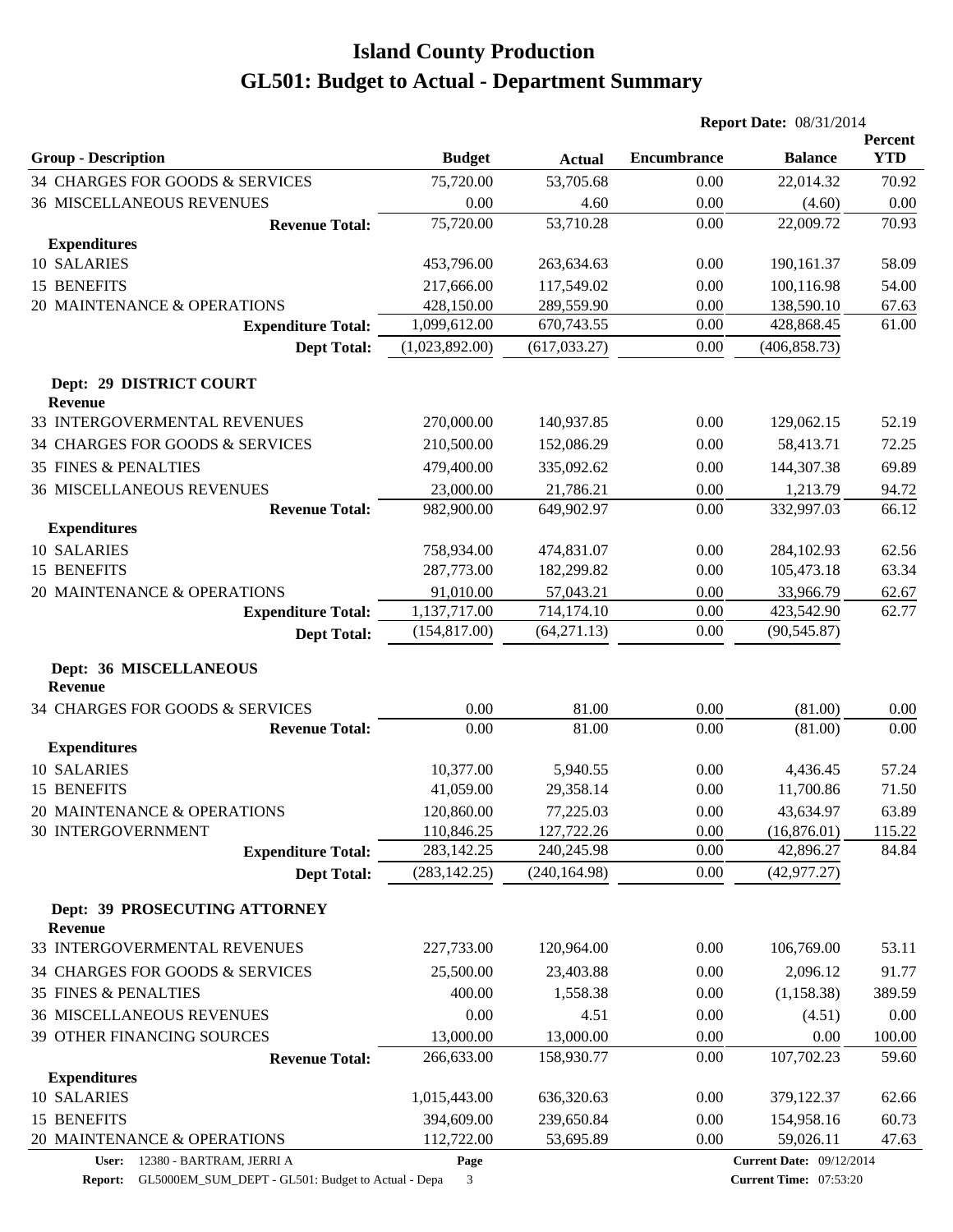|                                              |                |                | <b>Report Date: 08/31/2014</b> |                        |                       |
|----------------------------------------------|----------------|----------------|--------------------------------|------------------------|-----------------------|
| <b>Group - Description</b>                   | <b>Budget</b>  | <b>Actual</b>  | <b>Encumbrance</b>             | <b>Balance</b>         | Percent<br><b>YTD</b> |
| <b>40 CAPITAL</b>                            | 0.00           | 0.00           | 0.00                           | 0.00                   | 0.00                  |
| <b>Expenditure Total:</b>                    | 1,522,774.00   | 929,667.36     | 0.00                           | 593,106.64             | 61.05                 |
| <b>Dept Total:</b>                           | (1,256,141.00) | (770, 736.59)  | 0.00                           | (485, 404.41)          |                       |
| Dept: 40 SHERIFF                             |                |                |                                |                        |                       |
| <b>Revenue</b>                               |                |                |                                |                        |                       |
| 32 LICENSES & PERMITS                        | 40,100.00      | 24,222.31      | 0.00                           | 15,877.69              | 60.40                 |
| 33 INTERGOVERMENTAL REVENUES                 | 517,762.00     | 366, 367. 21   | 0.00                           | 151,394.79             | 70.75                 |
| 34 CHARGES FOR GOODS & SERVICES              | 48,500.00      | 28,508.63      | 0.00                           | 19,991.37              | 58.78                 |
| 35 FINES & PENALTIES                         | 0.00           | 162.59         | 0.00                           | (162.59)               | 0.00                  |
| <b>36 MISCELLANEOUS REVENUES</b>             | 10,000.00      | 44,493.05      | 0.00                           | (34, 493.05)           | 444.93                |
| <b>38 NONREVENUES</b>                        | 0.00           | 10,503.16      | 0.00                           | (10,503.16)            | 0.00                  |
| 39 OTHER FINANCING SOURCES                   | 725,000.00     | 729,830.74     | 0.00                           | (4,830.74)             | 100.66                |
| <b>Revenue Total:</b>                        | 1,341,362.00   | 1,204,087.69   | 0.00                           | 137,274.31             | 89.76                 |
| <b>Expenditures</b>                          |                |                |                                |                        |                       |
| 10 SALARIES                                  | 4,386,014.00   | 2,788,475.59   | 0.00                           | 1,597,538.41           | 63.57                 |
| 15 BENEFITS                                  | 1,791,774.00   | 1,028,877.01   | 0.00                           | 762,896.99             | 57.42                 |
| 20 MAINTENANCE & OPERATIONS                  | 876,242.00     | 475,770.11     | 0.00                           | 400,471.89             | 54.29                 |
| <b>30 INTERGOVERNMENT</b>                    | 585,000.00     | 438,517.68     | 0.00                           | 146,482.32             | 74.96                 |
| <b>40 CAPITAL</b>                            | 37,000.00      | 44,732.93      | 0.00                           | (7, 732.93)            | 120.89                |
| 50 INTERDEPT & TRANSFERS                     | 56,000.00      | 30,496.82      | 0.00                           | 25,503.18              | 54.45                 |
| <b>Expenditure Total:</b>                    | 7,732,030.00   | 4,806,870.14   | 0.00                           | 2,925,159.86           | 62.16                 |
| <b>Dept Total:</b>                           | (6,390,668.00) | (3,602,782.45) | 0.00                           | (2,787,885.55)         |                       |
| Dept: 41 SUPERIOR COURT<br><b>Revenue</b>    |                |                |                                |                        |                       |
| 32 LICENSES & PERMITS                        | 20,000.00      | 7,797.00       | 0.00                           | 12,203.00              | 38.98                 |
| 33 INTERGOVERMENTAL REVENUES                 |                |                | 0.00                           |                        |                       |
|                                              | 333,686.00     | 167,361.47     |                                | 166,324.53<br>5,503.90 | 50.15                 |
| 34 CHARGES FOR GOODS & SERVICES              | 18,000.00      | 12,496.10      | 0.00                           |                        | 69.42                 |
| <b>36 MISCELLANEOUS REVENUES</b>             | 0.00           | 1,301.23       | 0.00                           | (1,301.23)             | 0.00                  |
| 39 OTHER FINANCING SOURCES                   | 0.00           | 0.00           | 0.00                           | 0.00                   | 0.00                  |
| <b>Revenue Total:</b><br><b>Expenditures</b> | 371,686.00     | 188,955.80     | 0.00                           | 182,730.20             | 50.83                 |
| 10 SALARIES                                  | 795,176.00     | 507,122.13     | 0.00                           | 288,053.87             | 63.77                 |
| 15 BENEFITS                                  | 199,971.00     | 123,277.48     | 0.00                           | 76,693.52              | 61.64                 |
| 20 MAINTENANCE & OPERATIONS                  | 156,639.00     | 65,832.83      | 0.00                           | 90,806.17              | 42.02                 |
| 50 INTERDEPT & TRANSFERS                     | 371,000.00     | 371,000.00     | 0.00                           | 0.00                   | 100.00                |
| <b>Expenditure Total:</b>                    | 1,522,786.00   | 1,067,232.44   | 0.00                           | 455,553.56             | 70.08                 |
| <b>Dept Total:</b>                           | (1,151,100.00) | (878, 276.64)  | 0.00                           | (272, 823.36)          |                       |
| <b>Dept: 42 TREASURER</b>                    |                |                |                                |                        |                       |
| <b>Revenue</b>                               |                |                |                                |                        |                       |
| 31 TAXES                                     | 81,000.00      | 85,448.24      | 0.00                           | (4,448.24)             | 105.49                |
| 34 CHARGES FOR GOODS & SERVICES              | 6,030.00       | 3,302.38       | 0.00                           | 2,727.62               | 54.76                 |
| <b>36 MISCELLANEOUS REVENUES</b>             | 552,000.00     | 386,779.16     | 0.00                           | 165,220.84             | 70.06                 |
| <b>Revenue Total:</b>                        | 639,030.00     | 475,529.78     | 0.00                           | 163,500.22             | 74.41                 |
| <b>Expenditures</b>                          |                |                |                                |                        |                       |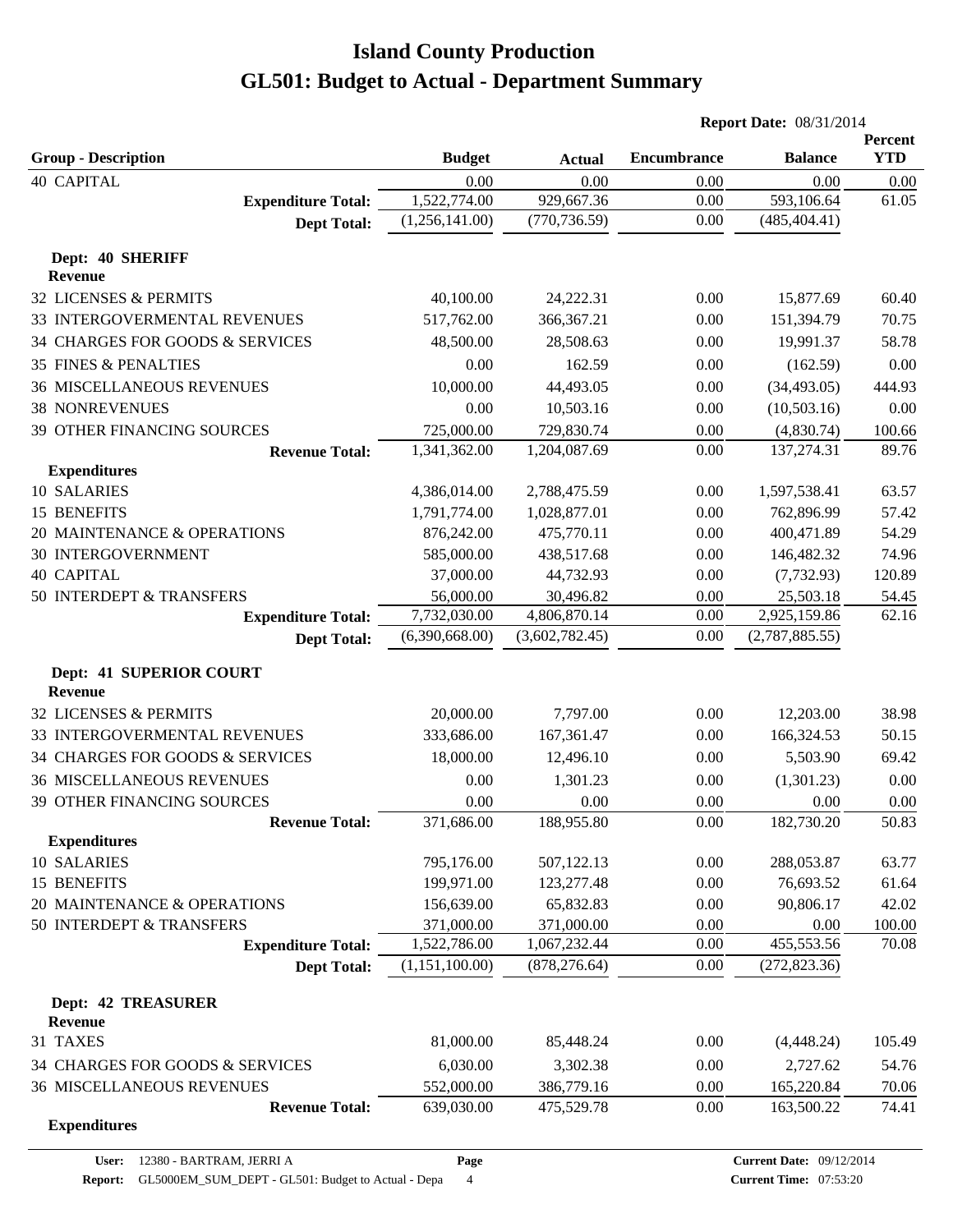|                                                 |               |               | <b>Report Date: 08/31/2014</b> |                                 |                       |
|-------------------------------------------------|---------------|---------------|--------------------------------|---------------------------------|-----------------------|
| <b>Group - Description</b>                      | <b>Budget</b> | <b>Actual</b> | <b>Encumbrance</b>             | <b>Balance</b>                  | Percent<br><b>YTD</b> |
| 10 SALARIES                                     | 395,201.00    | 265,847.22    | 0.00                           | 129,353.78                      | 67.26                 |
| 15 BENEFITS                                     | 145,284.00    | 85,752.17     | 0.00                           | 59,531.83                       | 59.02                 |
| 20 MAINTENANCE & OPERATIONS                     | 57,489.00     | 55,637.60     | 0.00                           | 1,851.40                        | 96.77                 |
| <b>60 DEBT SERVICE</b>                          | 6,000.00      | 2,376.18      | 0.00                           | 3,623.82                        | 39.60                 |
| <b>Expenditure Total:</b>                       | 603,974.00    | 409,613.17    | 0.00                           | 194,360.83                      | 67.81                 |
| <b>Dept Total:</b>                              | 35,056.00     | 65,916.61     | 0.00                           | (30, 860.61)                    |                       |
| Dept: 47 BUDGET<br><b>Expenditures</b>          |               |               |                                |                                 |                       |
| 10 SALARIES                                     | 42,130.00     | 30,061.69     | 0.00                           | 12,068.31                       | 71.35                 |
| 15 BENEFITS                                     | 11,808.00     | 7,986.51      | 0.00                           | 3,821.49                        | 67.63                 |
| 20 MAINTENANCE & OPERATIONS                     | 13,300.00     | 5,599.20      | 0.00                           | 7,700.80                        | 42.09                 |
| <b>Expenditure Total:</b>                       | 67,238.00     | 43,647.40     | 0.00                           | 23,590.60                       | 64.91                 |
| <b>Dept Total:</b>                              | (67, 238.00)  | (43, 647.40)  | $0.00\,$                       | (23,590.60)                     |                       |
| Dept: 48 EMERGENCY MANAGEMENT<br><b>Revenue</b> |               |               |                                |                                 |                       |
| 33 INTERGOVERMENTAL REVENUES                    | 126,446.00    | 75,185.37     | 0.00                           | 51,260.63                       | 59.46                 |
| <b>36 MISCELLANEOUS REVENUES</b>                | 0.00          | 4,500.00      | 0.00                           | (4,500.00)                      | 0.00                  |
| <b>Revenue Total:</b>                           | 126,446.00    | 79,685.37     | 0.00                           | 46,760.63                       | 63.01                 |
| <b>Expenditures</b>                             |               |               |                                |                                 |                       |
| 10 SALARIES                                     | 45,991.00     | 33,904.63     | 0.00                           | 12,086.37                       | 73.72                 |
| <b>15 BENEFITS</b>                              | 10,775.00     | 7,509.83      | 0.00                           | 3,265.17                        | 69.69                 |
| 20 MAINTENANCE & OPERATIONS                     | 146,576.00    | 62,397.37     | 0.00                           | 84,178.63                       | 42.56                 |
| <b>40 CAPITAL</b>                               | 8,000.00      | 58,164.61     | 0.00                           | (50, 164.61)                    | 727.05                |
| <b>Expenditure Total:</b>                       | 211,342.00    | 161,976.44    | 0.00                           | 49,365.56                       | 76.64                 |
| <b>Dept Total:</b>                              | (84,896.00)   | (82, 291.07)  | 0.00                           | (2,604.93)                      |                       |
| Dept: 53 PLANNING<br><b>Revenue</b>             |               |               |                                |                                 |                       |
| 32 LICENSES & PERMITS                           | 956,800.00    | 751,313.82    | 0.00                           | 205,486.18                      | 78.52                 |
| 33 INTERGOVERMENTAL REVENUES                    | 141,000.00    | 107,387.36    | 0.00                           | 33,612.64                       | 76.16                 |
| 34 CHARGES FOR GOODS & SERVICES                 | 498,800.00    | 442,389.95    | 0.00                           | 56,410.05                       | 88.69                 |
| <b>36 MISCELLANEOUS REVENUES</b>                | 300.00        | 139.46        | 0.00                           | 160.54                          | 46.48                 |
| 39 OTHER FINANCING SOURCES                      | 49,000.00     | 49,000.00     | 0.00                           | 0.00                            | 100.00                |
| <b>Revenue Total:</b>                           | 1,645,900.00  | 1,350,230.59  | 0.00                           | 295,669.41                      | 82.03                 |
| <b>Expenditures</b>                             |               |               |                                |                                 |                       |
| 10 SALARIES                                     | 1,059,600.00  | 677,492.89    | 0.00                           | 382,107.11                      | 63.93                 |
| 15 BENEFITS                                     | 466,906.00    | 276,656.64    | 0.00                           | 190,249.36                      | 59.25                 |
| 20 MAINTENANCE & OPERATIONS                     | 274,161.00    | 188,810.61    | 0.00                           | 85,350.39                       | 68.86                 |
| 50 INTERDEPT & TRANSFERS                        | 0.00          | 3,000.00      | 0.00                           | (3,000.00)                      | 0.00                  |
| <b>Expenditure Total:</b>                       | 1,800,667.00  | 1,145,960.14  | 0.00                           | 654,706.86                      | 63.64                 |
| <b>Dept Total:</b>                              | (154,767.00)  | 204,270.45    | 0.00                           | (359, 037.45)                   |                       |
| Dept: 54 GENERAL SERVICES ADMIN                 |               |               |                                |                                 |                       |
| <b>Revenue</b>                                  |               |               |                                |                                 |                       |
| 32 LICENSES & PERMITS                           | 16,000.00     | 17,502.00     | 0.00                           | (1,502.00)                      | 109.38                |
| 33 INTERGOVERMENTAL REVENUES                    | 56,000.00     | 56,330.00     | 0.00                           | (330.00)                        | 100.58                |
| User: 12380 - BARTRAM, JERRI A                  | Page          |               |                                | <b>Current Date: 09/12/2014</b> |                       |